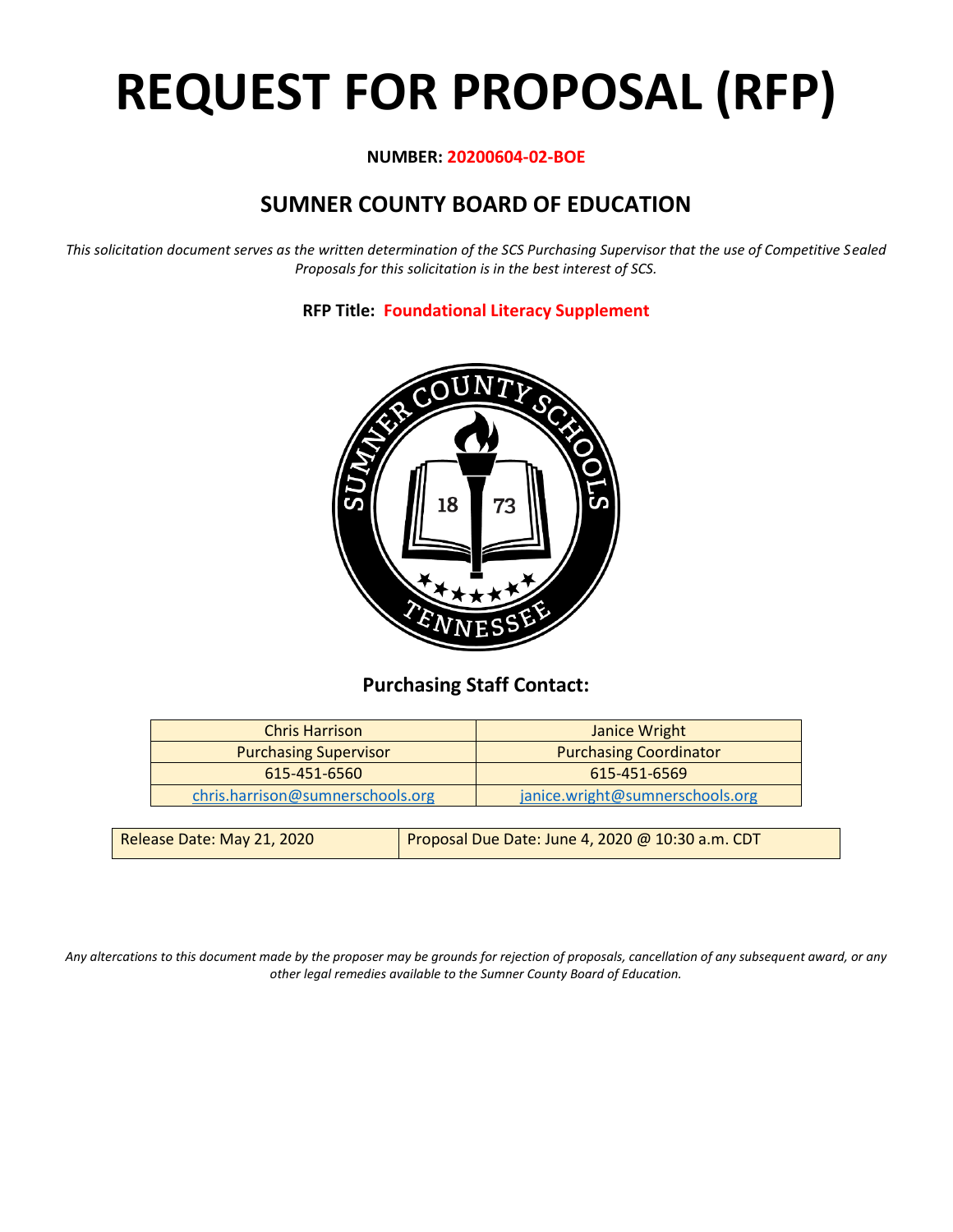## **NOTICE TO PROPOSERS**

There may be one or more amendments to this RFP. In order to receive communication for any such amendments issued specifically to this RFP, the proposer must provide a Notice of Intent to Propose to the Sumner County Board of Education (SCS) Purchasing Department. The proposer must utilize this form when submitting notice. The notice may be sent by email to: Purchasing Office, purchasing@sumnerschools.org. SCS will send amendments only to those proposers which complete and return this information by the deadline list in the RFP Schedule of Events (Section 4).

| <b>RFP Number:</b>      | 20200604-02-BOE Foundational Literacy Supplement |  |
|-------------------------|--------------------------------------------------|--|
| Company Name:           |                                                  |  |
| <b>Mailing Address:</b> |                                                  |  |
|                         |                                                  |  |
|                         |                                                  |  |
| Phone Number:           |                                                  |  |
| <b>Contact Person:</b>  |                                                  |  |
| Email Address:          |                                                  |  |
|                         |                                                  |  |
| Authorized Signature    |                                                  |  |
| <b>Printed Name</b>     |                                                  |  |
| Date                    |                                                  |  |

Emailed amendments will be sent in a Microsoft Word (Office for Windows) or Portable Document Format (pdf) format. Any alterations to the document made by the proposer may be grounds for rejection of proposal, cancellation of any subsequent award or any other legal remedies available to the Sumner County Board of Education.

Amendments will also be posted on the SCS website **https://sumnerschools.org/index.php/current-bids-and-rfps** and attached to the solicitation listing as a PDF or WORD file. Check the particular solicitation on the Current Bids and RFPs webpage for any posted amendments.

By completing and returning this form, the Proposer has expressed its intent to provide a proposal for **20200604-02-BOE Foundational Literacy Supplement**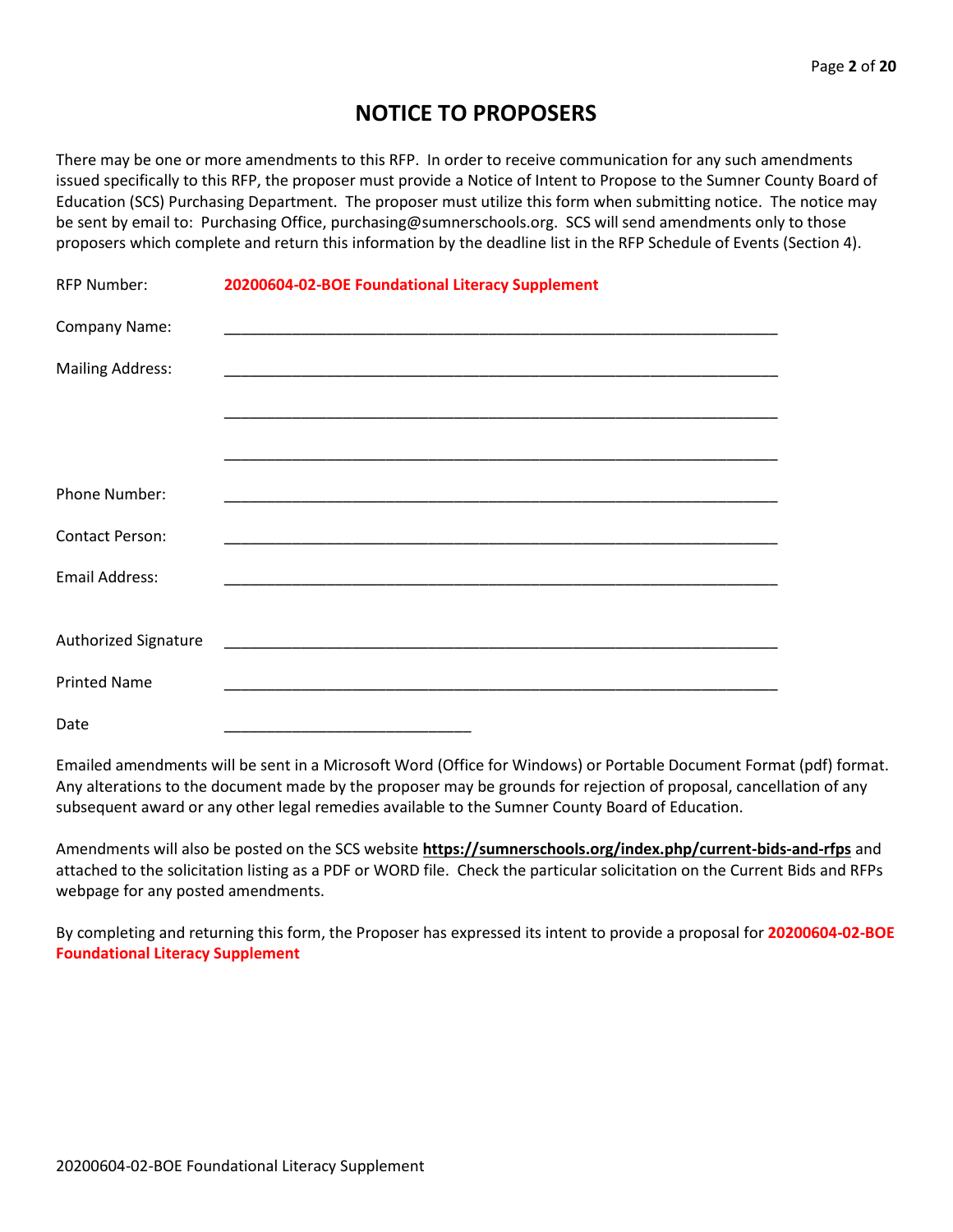## **TABLE OF CONTENTS**

- 1. Introduction/Overview
	- 1.1. Purpose
	- 1.2. Contact Information
- 2. Requirements
	- 2.1. Scope of Work/Specifications
- 3. Source Selection and Contract Award
- 4. Schedule of Events
- 5. Instructions for Proposal
	- 5.1. Required Forms
	- 5.2. New Vendors
	- 5.3. Acknowledgement of Insurance Requirements
	- 5.4. Clarification and Interpretation of RFP
	- 5.5. Proposal Package
	- 5.6. Delivery of Proposals
	- 5.7. Evaluation of Proposals
	- 5.8. Protests

#### 6. Attachments

- 6.1. Contact Information
- 6.2. Bid Form/Certification
- 6.3. References
- 6.4. Certification of Non-Collusion & Debarment or Suspension
- 6.5. Attestation Re Personnel
- 6.6. Drug Free Workplace Affidavit
- 6.7. IRS Form W-9
	- \**An online, fillable version can be found at https://www.irs.gov/pub/irs-pdf/fw9.pdf*
- 6.8. Standard Terms & Conditions
- 6.9. Vendor Checklist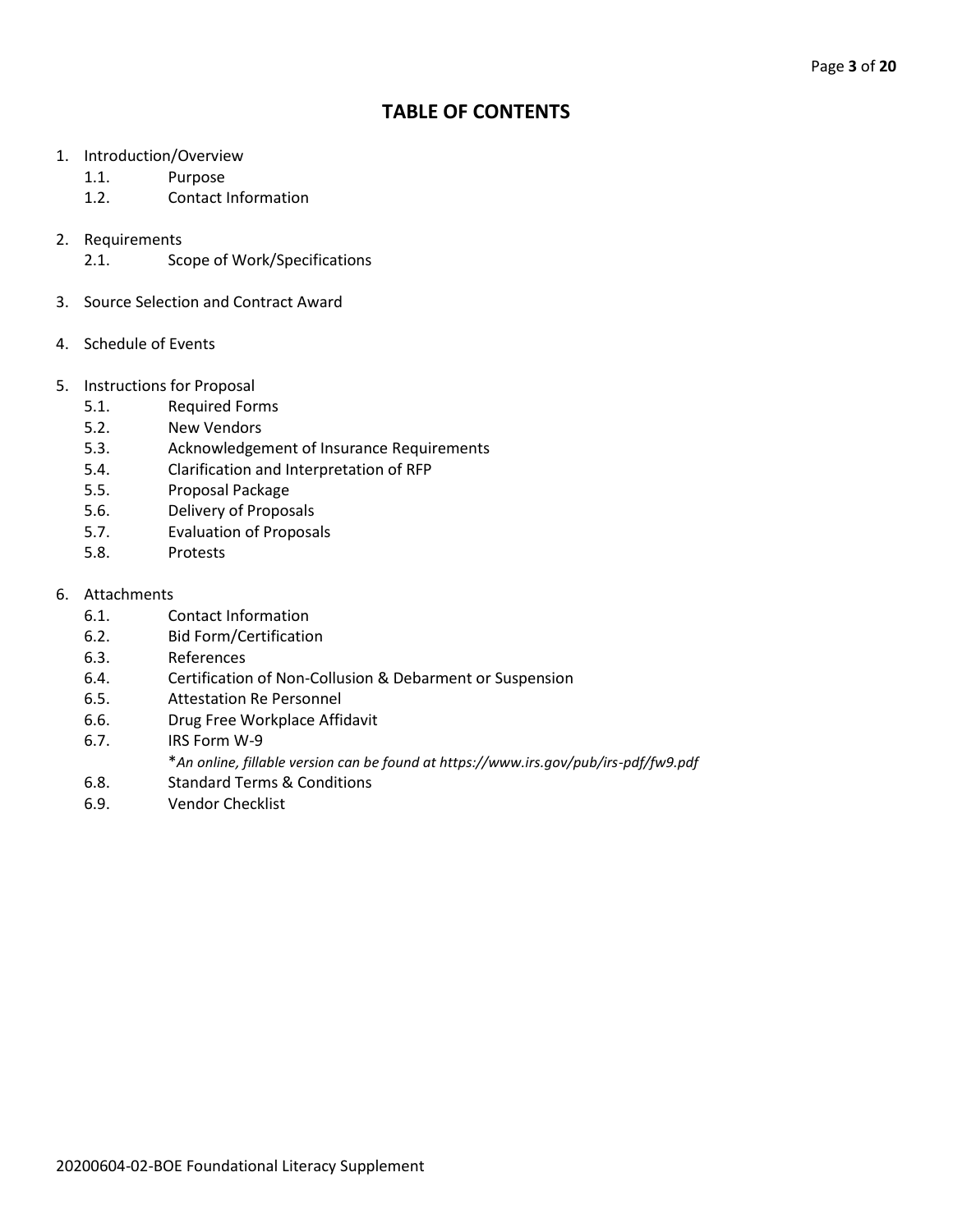#### 1. Introduction/Overview

#### 1.1. Purpose

The Sumner County Board of Education (SCS) is requesting sealed proposals to select a tier 1 literacy intervention program provider(s) as specified herein.

#### 1.2. Contact Information

Unauthorized contact regarding this RFP with employees or officials of SCS other than the Purchasing Supervisor named below may result in disqualification from this procurement process.

Interested parties must direct all communication regarding this RFP to the Purchasing Supervisor, who is SCSs only official point of contact for this RFP.

| <b>RFP Procedures</b>            |
|----------------------------------|
| Chris Harrison                   |
| <b>Purchasing Supervisor</b>     |
| 1500 Airport Road                |
| Gallatin, TN 37066               |
| chris.harrison@sumnerschools.org |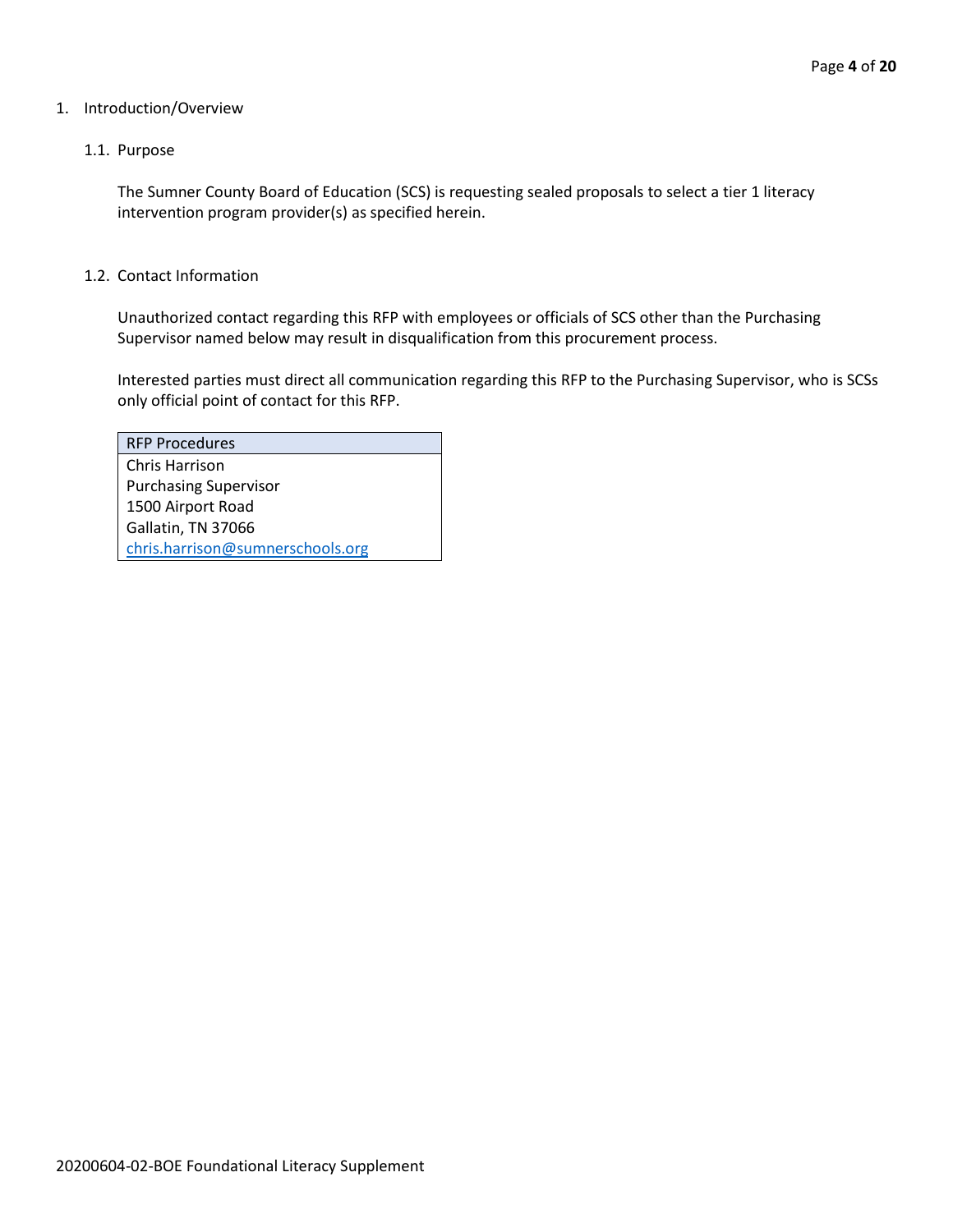#### 2. Requirements

2.1. Scope of Work / Specifications

The purpose of this RFP is to select one or more established providers of Tier 1 literacy intervention programs to be used in SCS K-2 classrooms. The RFP seeks providers who share a vision for ensuring that all students have access to the highest quality interventions aligned with State standards, to ultimately increase student achievement and success. The award may be made to more than one Respondent, if it is determined to be in the best interest of SCS to do so.

The following list of requirements is not exhaustive and is intended to provide interested Respondents with sufficient basic information to submit proposals meeting minimum requirements but is not intended to limit a proposal's content or exclude any relevant or essential information.

- Tier 1
	- o Grades K-2
- Lesson Length
	- o 30 minutes
- Emphasis
	- o Phonemic awareness
	- o Phonics/word study
	- o High frequency word study
	- o Reading fluency
	- o Vocabulary
	- o Comprehension
	- o Handwriting
	- o Spelling
- Aligns with SCS and State of Tennessee curriculum

The proposal MUST include a cost breakdown for currently available materials including any discount made available to SCS. Include any discount that will be available on future developed materials.

- 3. Source Selection and Contract Award
	- Award(s), if made, will be made to the Responsive and Responsible proposer(s) whose proposal is most advantageous to SCS, taking into consideration price and the other evaluation criteria set forth in the RFP.
		- o General Criteria to be determined "Responsive"
			- Does the proposal include all required information, included completed attachment forms and affidavits?
			- Was the proposal delivered on or before the stated deadline? Did it include the required number of copies (hard & electronic)?
		- o General Criteria to be determined "Responsible"
			- Does the Proposer demonstrate an understanding of SCSs needs and proposed approach to the project?
			- Does the Proposer possess the ability, capacity, skill and financial resources to provide the service?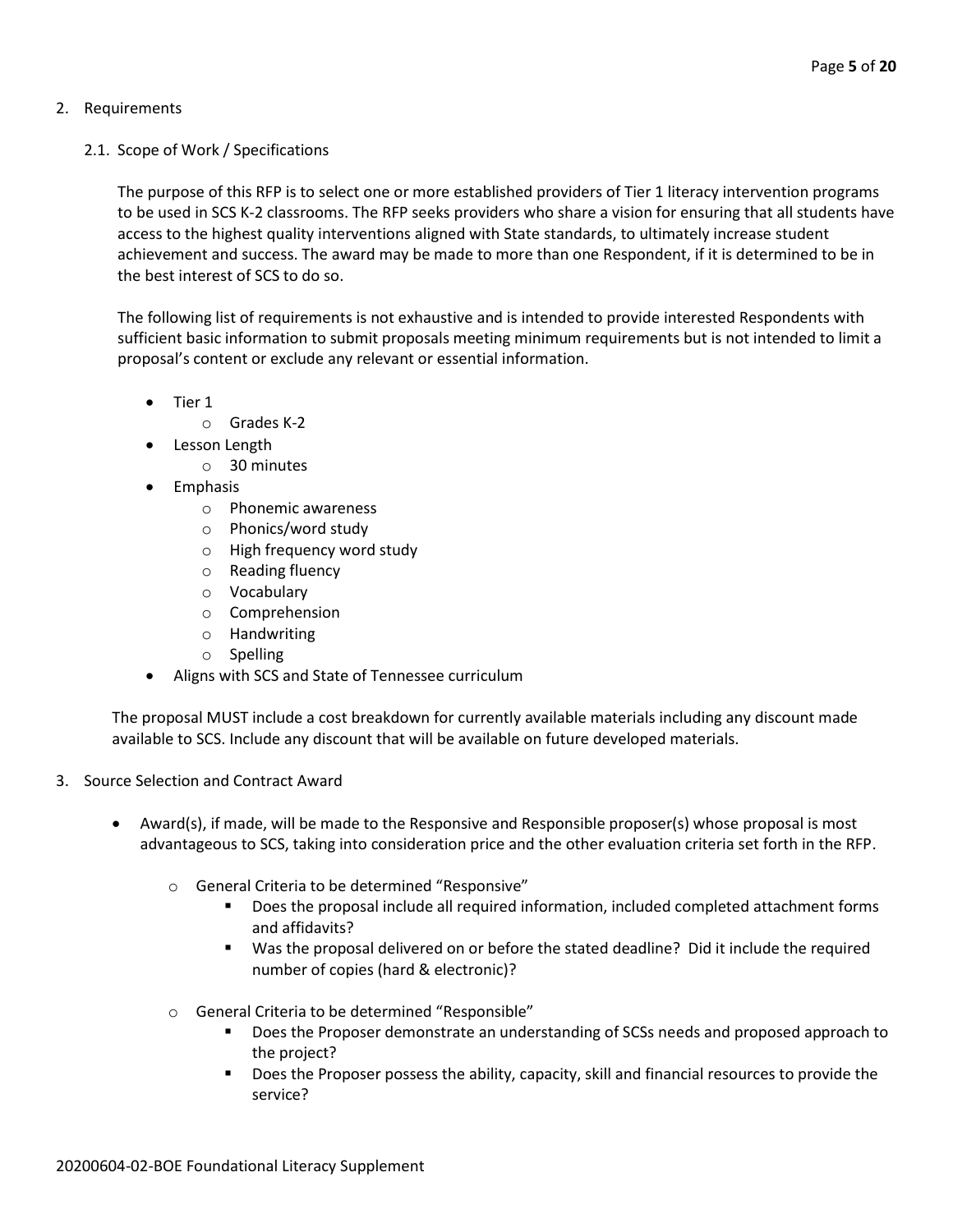- SCS reserves the right to enter into discussions with Proposers which have submitted proposals determined to be reasonably like of being considered for selection to assure a full understanding of and responsiveness to the RFP requirements. Every effort shall be afforded to assure fair and equal treatment with respect to the opportunity for discussion and/or revision of their respective proposals.
- Upon mutual agreement by both parties, SCS shall grant the right to extend the terms, conditions and prices of contract(s) awarded from this RFP to other Institutions (such as State, Local and/or Public Agencies) who express an interest in participating in any contract that results from this RFP. Each of the "piggyback" Institutions will issue their own purchasing documents for purchase of the goods/services. Proposer agrees that SCS shall bear no responsibility or liability for any agreements between Proposer and the other Institution(s) who desire to exercise this option.

#### 4. Schedule of Events

| <b>RFP Issued</b>              | May 21, 2020                  |
|--------------------------------|-------------------------------|
| <b>RFP Submission DEADLINE</b> | June 4, 2020 @ 10:30 a.m. CDT |

#### 5. Instructions for Proposal

#### 5.1. Required Forms

- Proposer must complete and submit the Attachments in Section 6. Attachments may be omitted depending on the RFP requirements. Refer to the Table of Contents for omitted Attachments.
- Evidence of a valid State of Tennessee Business License and/or Sumner County Business License.
- For all vendors with annual purchases in excess of \$50,000; a Sumner County Business License must be on file with the SCS Finance Department. Evidence of the license must be provided within ten (10) working days following notification of award; otherwise, SCS may rescind its acceptance of the Proposer's proposal.
- Copy of State of Tennessee License (if applicable) in respective field.
- If applicable, the Proposer must include a copy of the contract(s) the Proposer will submit to be signed.

#### 5.2. New Vendors

• To comply with Internal Revenue Service requirements, all vendors who perform any type of service are required to have a current IRS Form W-9 on file with the SCS Finance Department. It is a mandatory requirement to complete the IRS Form W-9 (Attachment 6.9) included in this RFP.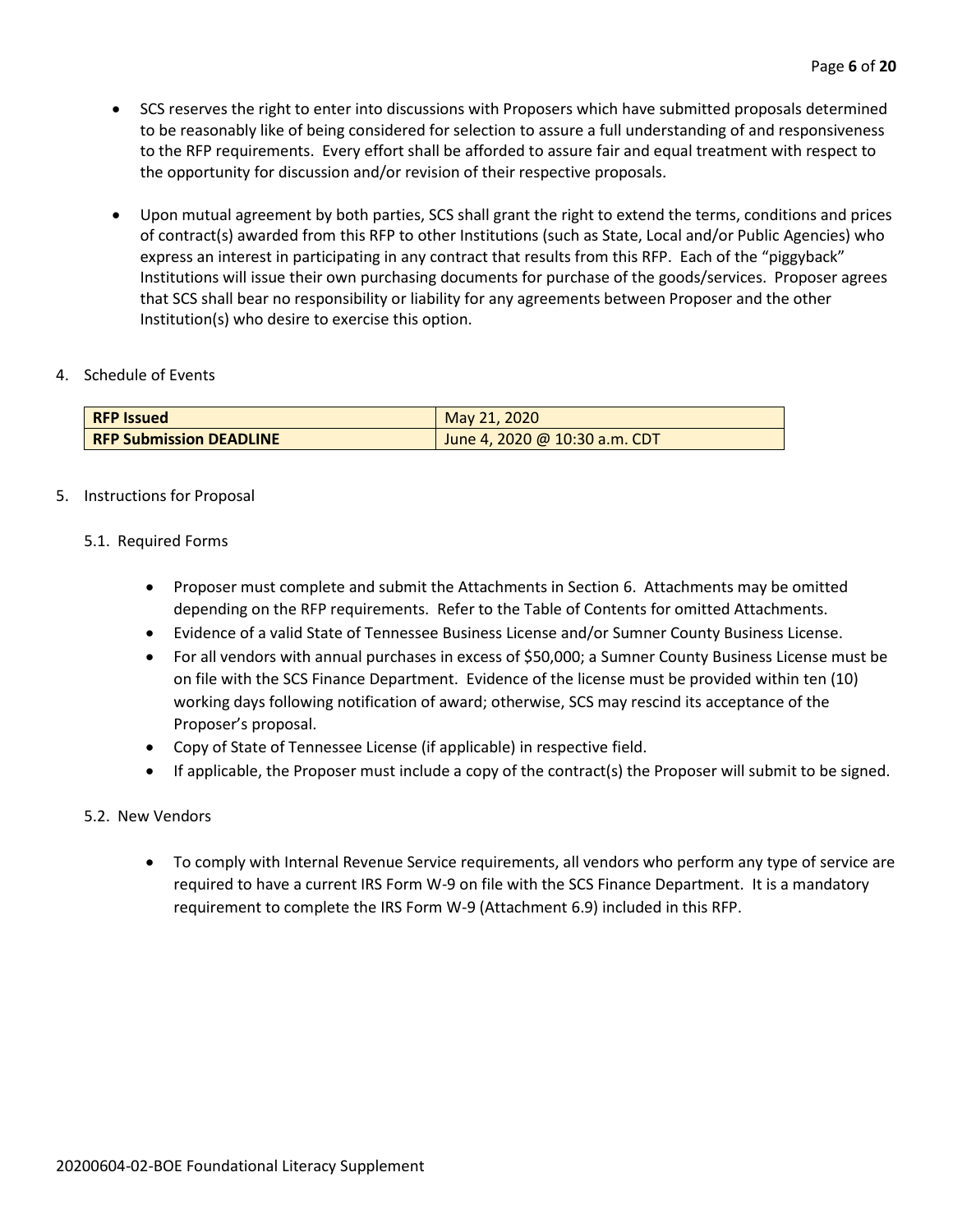- To comply with the **Tennessee Lawful Employment Act (50-1-702 and 50-1-703)**, non-employees (individuals paid directly by the employer in exchange for the individual's labor or services) must have on file one (1) of the following documents:
	- o A valid Tennessee driver's license or photo identification;
	- $\circ$  A valid driver's license or photo identification from another state where the license requirements are at least as strict as those in Tennessee;
	- o A birth certificate issued by a U.S. state, jurisdiction or territory;
	- o A U.S. government issued certified birth certificate;
	- o A valid, unexpired U.S. passport;
	- o A U.S. certificate of birth abroad (DS-1350 or FS-545)
	- o A report of birth abroad of a U.S. citizen (FS-240);
	- o A certificate of citizenship (N560 or N561);
	- o A certificate of naturalization (N550, N570 or N578);
	- o A U.S citizen identification card (I-197 or I-179); or
	- o Valid alien registration documentation or other proof of current immigration registration recognized by the United States Department of Homeland Security that contains the individual's complete legal name and current alien admission number or alien file number (or numbers if the individual has more than one number).

#### 5.3. Acknowledgement of Insurance Requirements

By submitting a proposal, Proposer acknowledges that it has read and understands the insurance requirements for the proposal. The Proposer who may have employees, contractors, subcontractors or agents working on SCS properties shall carry current certificates for general and professional liability insurance and for workers' compensation as indicated below. The owner or Principal of each Proposer must also be insured by workers' compensation if they perform any of the services on SCS properties. There will be no exceptions to the insurance requirement. Proposer also understands that the evidence of required insurance must be submitted within fifteen (15) working days following notification of its offer being accepted; otherwise, SCS may rescind its acceptance of the Proposers proposal.

#### • **General Liability**

| <b>General Aggregate</b> | \$2,000,000 |
|--------------------------|-------------|
| Each Occurrence          | \$1,000,000 |
|                          |             |

#### • **Workers Compensation**

| <b>Workers Compensation</b> | Tennessee Statutory Limits |
|-----------------------------|----------------------------|
| <b>Employer's Liability</b> | \$500,000                  |

#### 5.4. Clarification and Interpretation of RFP

The words "must" and "shall" in the RFP indicate mandatory requirements. Taking exception to any mandatory requirement shall be considered grounds for rejection. There are other requirements that SCS considers important but not mandatory. It is important to respond in a concise manner to each section and submit an itemized list of all exceptions.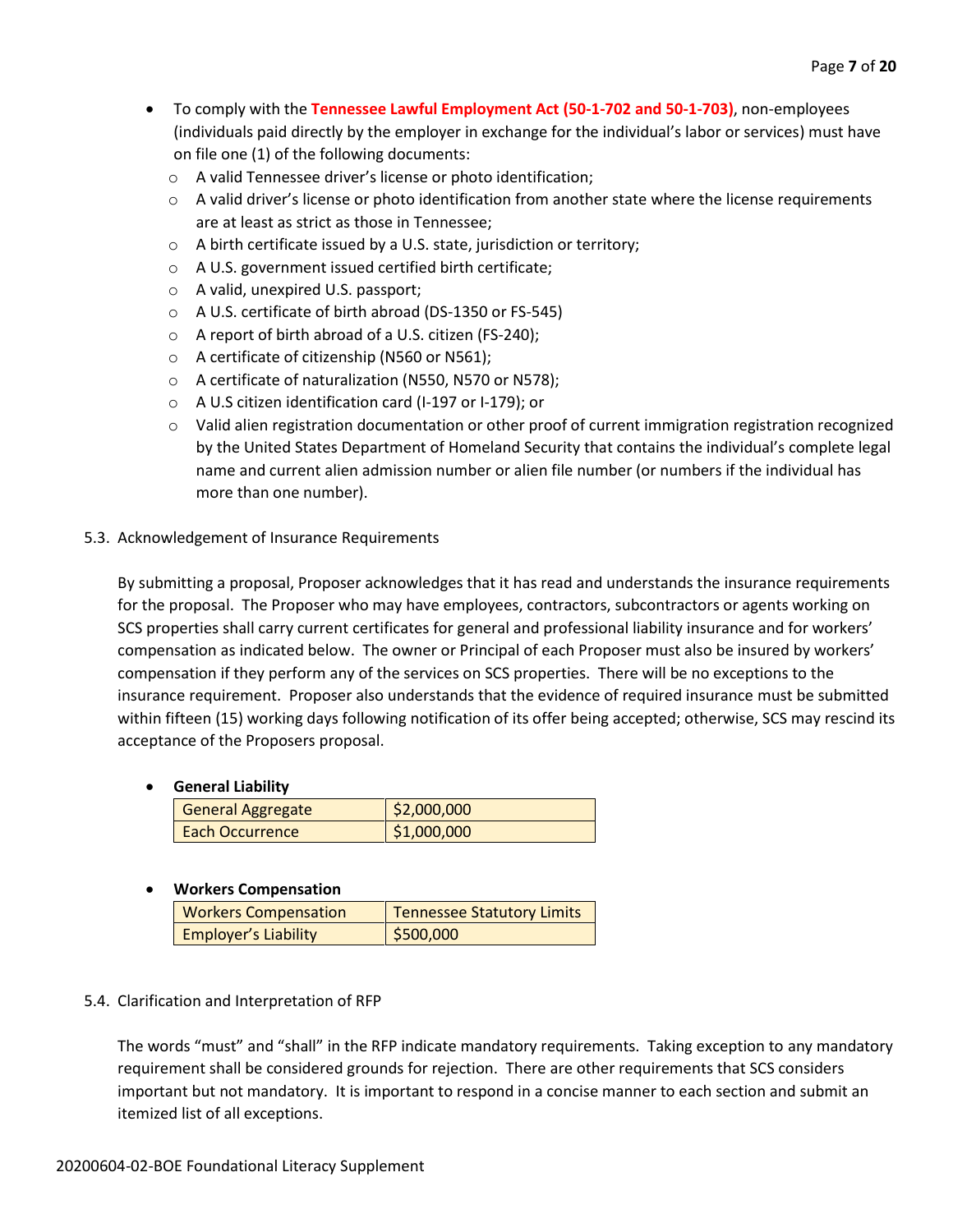5.5. Proposal Package

The package containing the proposal must be sealed and clearly marked on the outside of the package:

#### **"20200604-02-BOE Foundational Literacy Supplement" DO NOT OPEN**

All sealed proposals packages must include all of the following. Any sealed proposals are subject to rejection as non-conforming if any applicable item is not included.

- One (1) Complete Original
- One (1) electronic format (CD/USB Drive)
- Original Signature on Original Proposal. NO copied or digital signatures.

The outside of the proposal package must be labeled as follows (if applicable) per **T.C.A § 62-6-119**:

- 1. Name of Company and Principal Owner, Business License Number, Expiration Date and License Classification.
- 2. In addition to Item 1, the same is applicable to masonry contractors if the work performed is > \$100,000.
- 3. In addition to Item 1, the same is applicable to HVAC, electrical, plumbing or A/C contractors if the work performed is > \$25,000.
- 4. In addition to Item 1, the same is applicable plus the Department of Environment & Conservation License Number and Classification, applicable to geothermal contractors if the work performed is > \$25,000.
- 5. If the prime contractor performs the masonry portion of the project or any of the above listed contractor skill sets and the work performed is > \$100,000; it must be so designated.
- 6. Only one (1) contractor in each classification listed shall be written on the bid envelope.
- 5.6. Delivery of Proposals

Sealed proposals will be accepted until **June 4, 2020 @ 10:30 a.m. CDT**. Proposals received after that time will be deemed invalid. Vendors mailing proposal packages must allow sufficient time to ensure receipt of their package by the time specified. SCS shall not accept proposals via electronic transmission such as email, fax, etc. There will be no exceptions. Proposals will be opened and read aloud. The reading of the bids will begin at **10:30 a.m. CDT**.

Due to the nature of deliveries to the SCS Support Services Facility by carriers such as UPS, FedEx and such like; the proposal package will be accepted if the date and time on the delivery confirmation are indicated to be on or before the Proposal Deadline.

| Delivery Address: | Sumner County Board of Education |
|-------------------|----------------------------------|
|                   | Attn: Purchasing Supervisor      |
|                   | 1500 Airport Road                |
|                   | Gallatin, TN 37066               |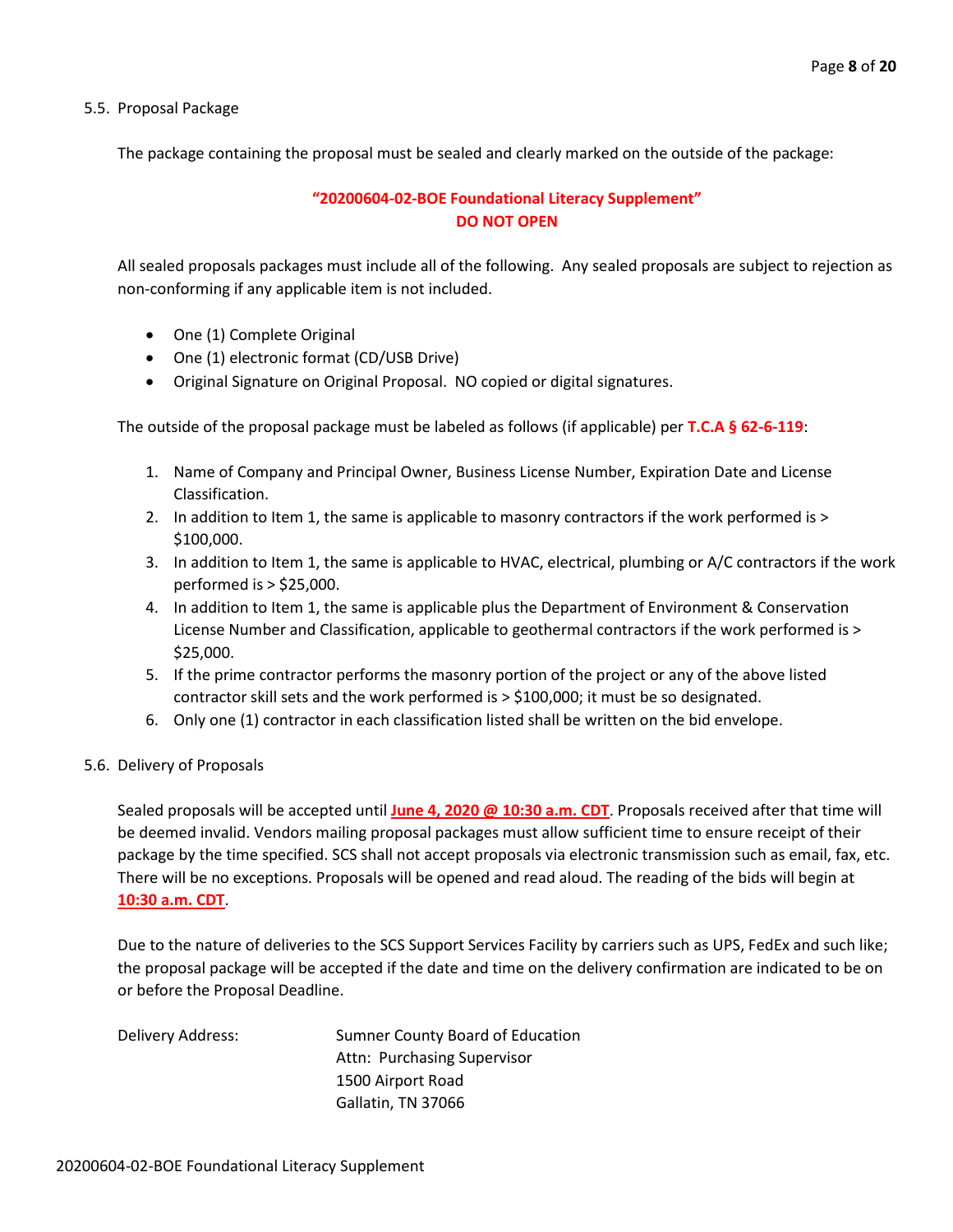#### 5.7. Evaluation of Proposals

SCS will consider qualifications and experience, technical approach, and cost in the evaluation of proposals. The proposal evaluation process is designed to award the bid not necessarily to the Proposer of least cost, but rather to the Proposer with the best combination of attributes based upon the needs to SCS.

SCS will first examine the proposals to reject those that are clearly non-responsive to the stated requirements. Proposers who are determined to be non-responsive and/or non-responsible will be notified of this determination.

A Proposal Evaluation Team, appropriate to the scope and nature of the RFP, will evaluate each Proposal that appears responsive to the RFP. Each Proposal Evaluation Team member will independently evaluate each proposal.

#### 5.8. Protests

In the event that any interested party finds any part of the listed specifications, terms or conditions to be discrepant, incomplete or otherwise questionable in any respect; it shall be the responsibility of the concerned party to notify the SCS Purchasing Office of such matters immediately upon receipt of the RFP. All notifications must be sent to the Purchasing Supervisor via email at [purchasing@sumnerschools.org.](mailto:purchasing@sumnerschools.org)

Any actual or prospective Proposer who is aggrieved in connection with the RFP or award of a contract may protest to the Purchasing Supervisor and/or the Sumner County Board of Education at its regularly scheduled meeting.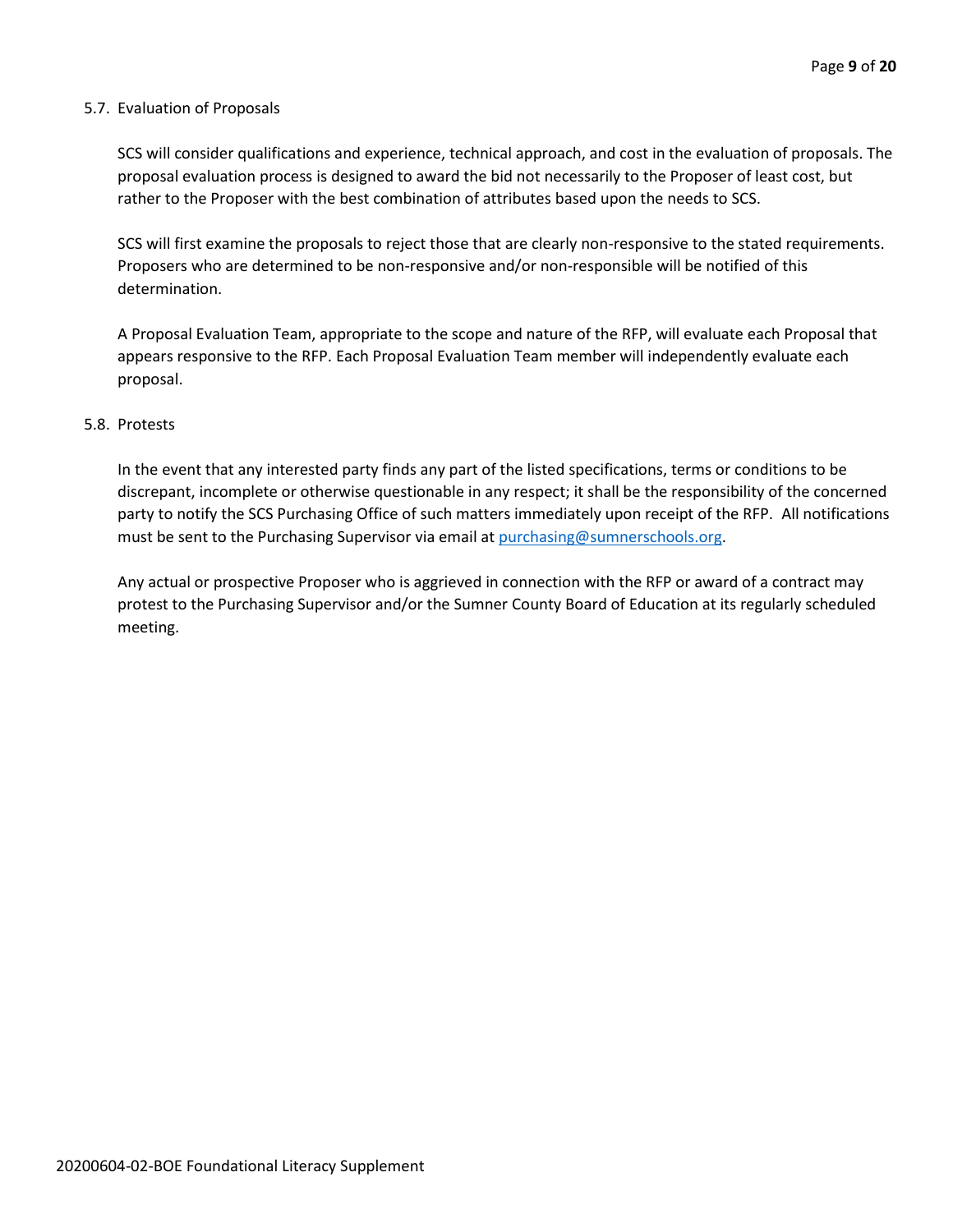#### **ATTACHMENT 6.1 - Contact Information**

| <b>Company Legal Name:</b>                 |          |
|--------------------------------------------|----------|
| <b>Company Official Address:</b>           |          |
|                                            |          |
| Company Web Site (URL):                    |          |
|                                            |          |
|                                            |          |
| Contact Person for project administration: |          |
|                                            |          |
|                                            |          |
|                                            |          |
|                                            | (office) |
|                                            |          |
|                                            | (mobile) |
|                                            |          |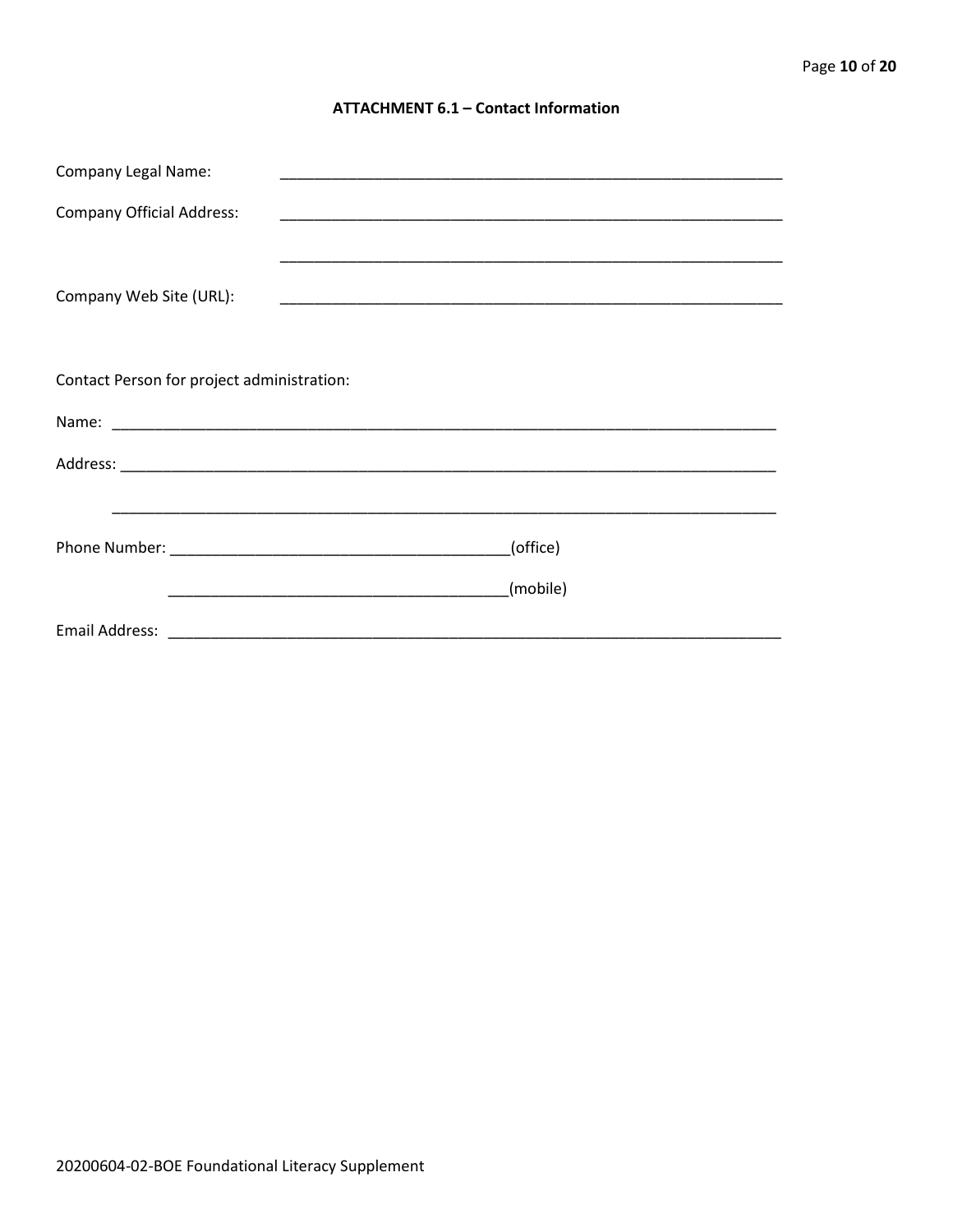

Attn: Purchasing Supervisor 1500 Airport Road Gallatin, TN 37066

**ATTACHMENT 6.2 – Bid Form/Certification 20200604-02-BOE Foundational Literacy Supplement**

Date

#### **PRICING INFORMATION TO BE INCLUDED IN PROPOSAL NARRATIVE**

By checking this box, Proposer agrees that SCS reserves the right to extend the terms, conditions and prices of this contract to other Institutions (such as State, Local and/or Public Agencies) who express an interest in participating in any contract that results from this RFP. Each of the piggyback Institutions will issue their own purchasing documents for the goods/service. Proposer agrees that SCS shall bear no responsibility or liability for any agreements between Proposer and the other Institution(s) who desire to exercise this option.

By Signing below, Proposer certifies they have carefully examined all instructions, requirements, specifications, terms and conditions of the RFP and certifies:

- It is a reputable company regularly engaged in providing goods and/or services necessary to meet the requirements, specifications, terms and conditions of the RFP.
- All statements, information and representations prepared and submitted in response to the RFP are current, complete, true and accurate. Proposer acknowledges that the Sumner County Board of Education (SCS) will rely on such statements, information and representations in selecting the successful proposer(s).
- That the prices quoted shall be SCSs pricing for the products and/or service.
- It shall be bound by all statements, representations, warranties and guarantees made in its proposal.
- Proposer acknowledges that the contract may be canceled if any conflict of interest or appearance of a conflict of interest is discovered by SCS, in its sole discretion.
- All purchase orders must be duly authorized and executed by SCS and subject to the terms and conditions of the RFP.

| Title               |                                                                |  |  |
|---------------------|----------------------------------------------------------------|--|--|
| <b>Printed Name</b> | <u> 1980 - Jan Sterling, Amerikaansk konstantiner (* 1908)</u> |  |  |
| Vendor Legal Name   |                                                                |  |  |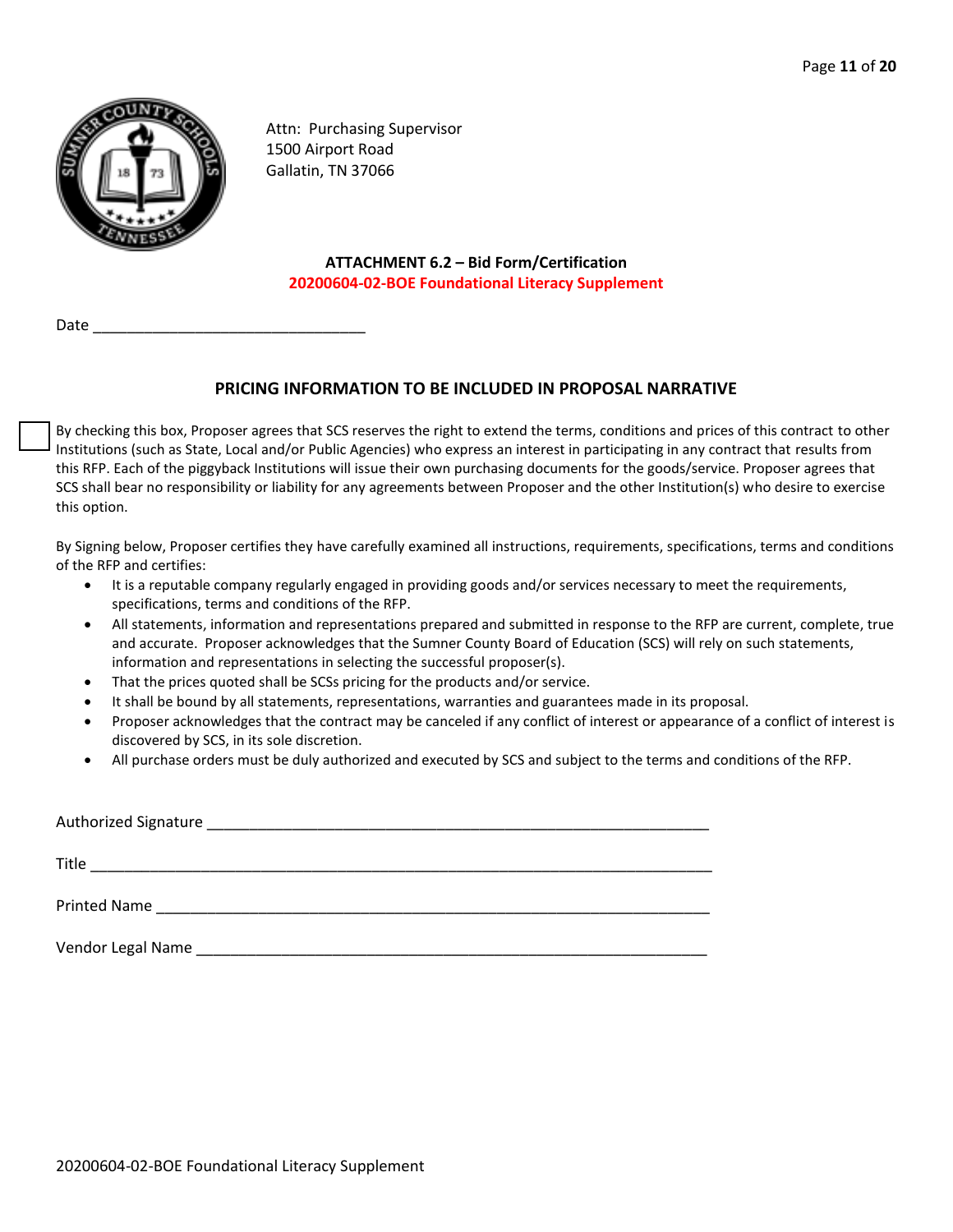#### **ATTACHMENT 6.3 - References**

| 1. |                                     |  |
|----|-------------------------------------|--|
|    |                                     |  |
|    |                                     |  |
|    |                                     |  |
|    |                                     |  |
|    |                                     |  |
| 2. |                                     |  |
|    |                                     |  |
|    |                                     |  |
|    |                                     |  |
|    |                                     |  |
|    |                                     |  |
|    |                                     |  |
| 3. |                                     |  |
|    |                                     |  |
|    |                                     |  |
|    |                                     |  |
|    |                                     |  |
|    |                                     |  |
|    | 4. Project Name/Location: _________ |  |
|    |                                     |  |
|    |                                     |  |
|    |                                     |  |

\*Proposers may copy this page and submit additional references.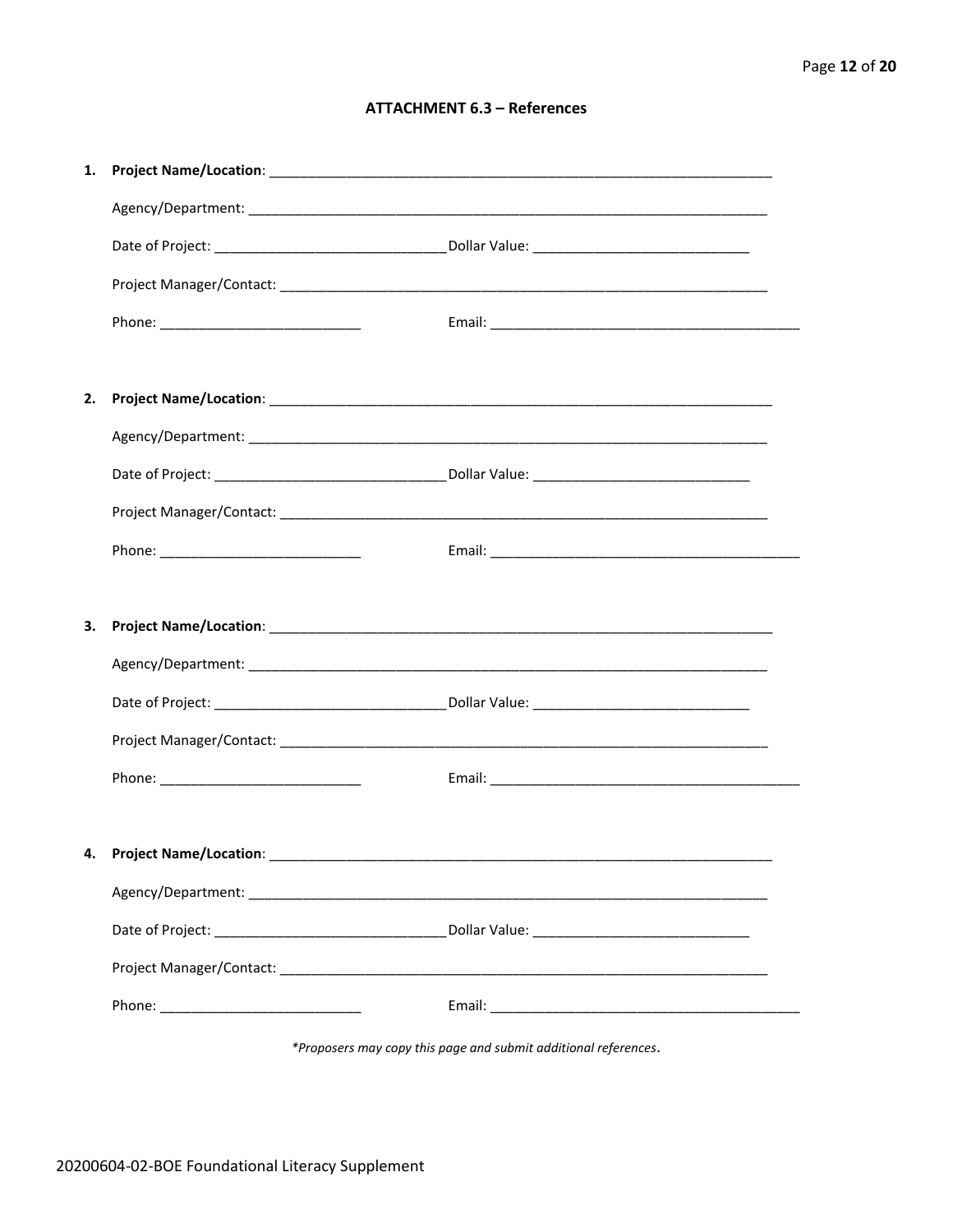#### **ATTACHMENT 6.4 – Certification of Non-Collusion & Debarment or Suspension**

The undersigned Proposer certifies that they are duly authorized to execute this contract, that this company, corporation, firm, partnership or individual has not prepared this proposal in collusion with any other respondent, and that the contents of this proposal as to prices, terms or conditions of said proposal have not been communicated by the undersigned nor by any employee or agent to any other person engaged in this type of business prior to the official opening of this proposal.

The undersigned Proposer certifies, to the best of its knowledge and belief, that it and its principals:

- Are not presently debarred, suspended, proposed for debarment, declared ineligible or voluntarily excluded from participation in transactions under federal non-procurement programs by any federal department or agency;
- Have not, within the three-year period preceding the proposal, had one or more public transactions (federal, state or local) terminated for cause or default; and
- Are not presently indicated or otherwise criminally or civilly charged by a government entity (federal, state or local) and have not, within the three-year period preceding the bid, been convicted or had a civil judgement rendered against it:
	- $\circ$  For the commission of fraud or a criminal offense in connection with obtaining, attempting to obtain or performing a public transaction (federal, state or local) or a procurement contract under such a public transaction;
	- $\circ$  For the violation of federal or state antitrust statutes, including those proscribing price fixing between competitors, the allocation of customers between competitors, or bid rigging; or
	- o For the commission of embezzlement, theft, forgery, bribery, falsification or destruction of records, making false statements, or receiving stolen property.

I understand that a false statement on this certification may be grounds for the rejection of this proposal or the termination of the award. In addition, under 18 U.S.C. 1001, a false statement may result in a fine of up to \$10,000 or imprisonment for up to five years, or both.

Company: \_\_\_\_\_\_\_\_\_\_\_\_\_\_\_\_\_\_\_\_\_\_\_\_\_\_\_\_\_\_\_\_\_\_\_\_\_\_\_\_\_\_\_\_\_\_\_\_\_\_\_\_\_\_\_\_\_\_\_\_\_\_\_\_\_\_\_\_\_\_\_\_\_\_\_\_

Respondent Signature: \_\_\_\_\_\_\_\_\_\_\_\_\_\_\_\_\_\_\_\_\_\_\_\_\_\_\_\_\_\_\_\_\_\_\_\_\_\_\_\_\_\_\_\_\_\_\_\_\_\_\_\_\_\_\_\_\_\_\_\_\_\_\_\_\_\_

Respondent (Print Name & Title): \_\_\_\_\_\_\_\_\_\_\_\_\_\_\_\_\_\_\_\_\_\_\_\_\_\_\_\_\_\_\_\_\_\_\_\_\_\_\_\_\_\_\_\_\_\_\_\_\_\_\_\_\_\_\_\_\_

Date: \_\_\_\_\_\_\_\_\_\_\_\_\_\_\_\_\_\_\_\_\_\_\_\_\_\_\_\_\_\_\_\_\_\_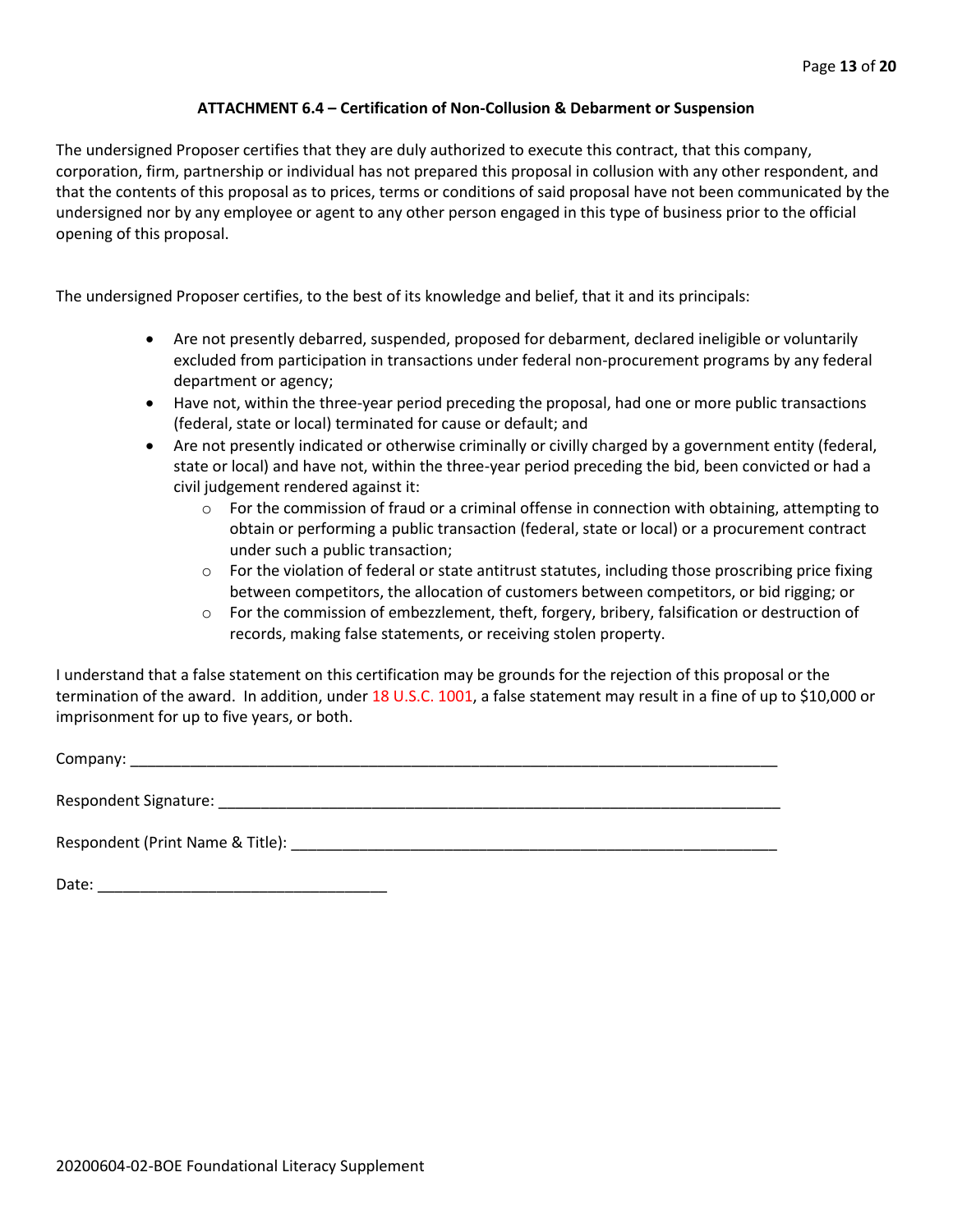#### **ATTACHMENT 6.5 – Attestation Re Personnel**

### **ATTESTATION RE PERSONNEL USED IN CONTRACT PERFORMANCE**

| CONTRACTOR LEGAL ENTITY NAME:                                          |  |
|------------------------------------------------------------------------|--|
| FEDERAL EMPLOYER IDENTIFICATION NUMBER:<br>(or Social Security Number) |  |

**The Contractor, identified above, does hereby attest, certify, warrant and assure that the Contractor shall not knowingly utilize the services of an illegal immigrant in the performance of this Contract and shall not knowingly utilize the services of any subcontractor who will utilize the services of an illegal immigrant in the performance of this Contract, T.C.A. § 12-3-309.**

SIGNATURE & DATE:

*NOTICE: This attestation MUST be signed by an individual empowered to contractually bind the Contractor.*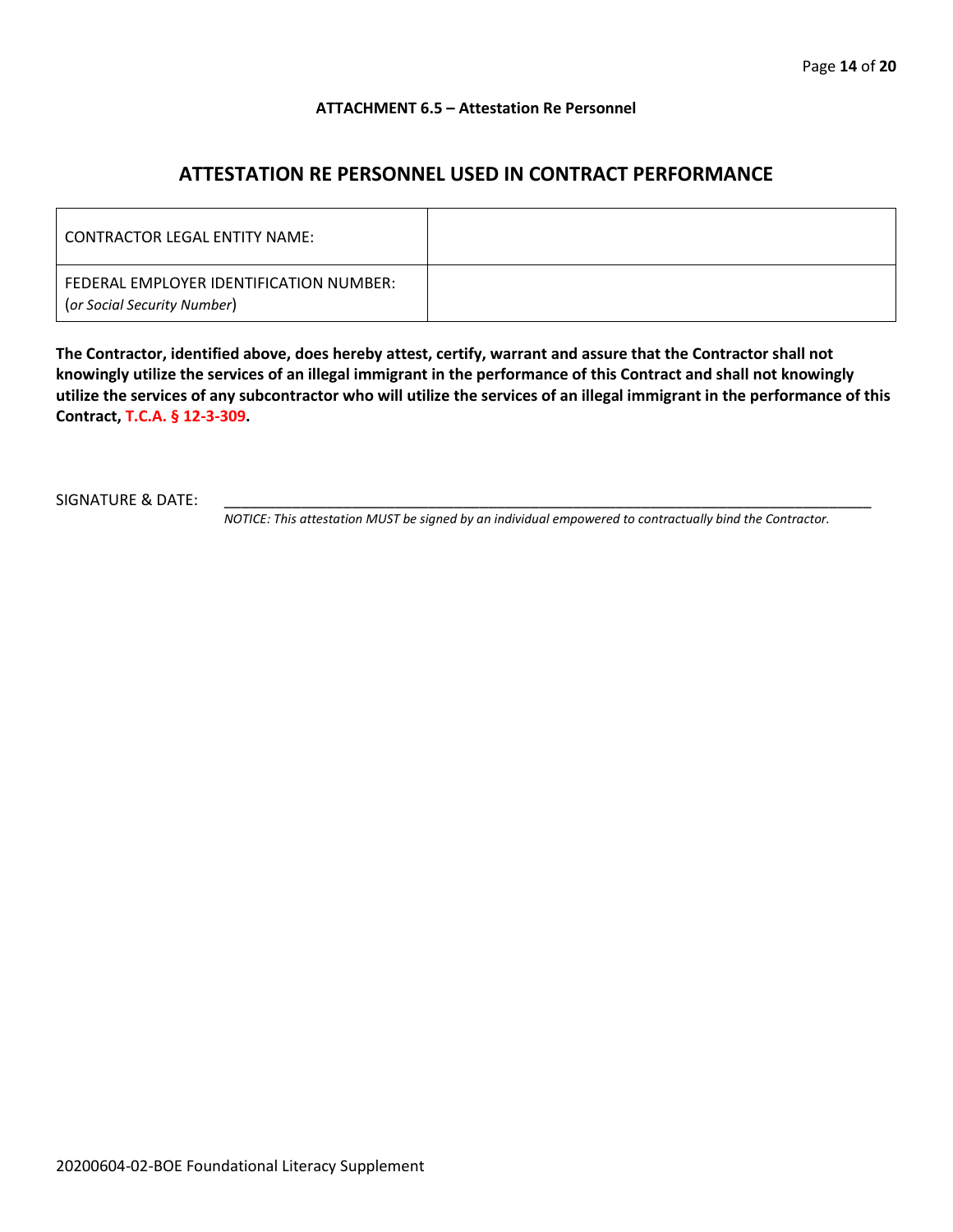#### **ATTACHMENT 6.6 – Drug Free Workplace Affidavit**

The Sumner County Board of Education is committed to maintaining a safe and productive work environment for its employees and to providing high quality service to its citizens. The goal of this policy is for Sumner County Board of Education employees and contractors to remain, or become and remain, drug-free. Abuse and dependency on alcohol and/or drugs can seriously affect the health of employees, contractors and citizens, jeopardize personal safety, impact the safety of others and impair job performance.

STATE OF

**COUNTY OF** \_\_\_\_\_\_\_\_\_\_\_\_\_\_\_\_\_\_\_\_\_\_\_\_\_\_\_\_\_\_\_\_\_

The undersigned, principal officer of

an employer of five (5) or more employees contracting with Sumner County Board of Education to provide goods or services, hereby states under oath as follows:

- 1. The undersigned is a principal officer of (hereinafter referred to as the "Company") and is duly authorized to execute this Affidavit on behalf of the Company.
- 2. The Company submits this Affidavit pursuant to **T.C.A. § 50-9-113**, which requires each employer with no less than five (5) employees receiving pay who contracts with the state and any local government to provide contracted services to submit an affidavit stating that such employer has a drug-free workplace program that complies with Title 50, Chapter 9 of the *Tennessee Code Annotated*.
- 3. The Company is in compliance with **T.C.A. § 50-9-113** and all applicable Federal Laws, Rules and Regulations requiring a drug-free workplace program.

Further affiant saith not.

| Principal Officer: |  |
|--------------------|--|
|                    |  |
| <b>STATE OF</b>    |  |

**COUNTY OF** \_\_\_\_\_\_\_\_\_\_\_\_\_\_\_\_\_\_\_\_\_\_\_\_\_\_\_\_\_\_\_\_\_\_

Before me personally appeared \_\_\_\_\_\_\_\_\_\_\_\_\_\_\_\_\_\_\_\_\_\_\_\_\_\_\_\_\_\_\_\_\_\_\_\_\_\_\_\_\_\_\_\_\_\_\_\_\_\_\_\_\_\_\_\_\_\_\_\_\_\_, with whom I am personally acquainted (or proved to me on the basis of satisfactory evidence) and who acknowledged that such person executed the foregoing affidavit for the purposes therein contained.

Witness my hand and seal at office this \_\_\_\_\_\_\_\_\_\_\_\_\_ day of \_\_\_\_\_\_\_\_\_\_\_\_\_\_\_\_\_\_\_\_, 20\_\_\_\_.

\_\_\_\_\_\_\_\_\_\_\_\_\_\_\_\_\_\_\_\_\_\_\_\_\_\_\_\_\_\_\_\_\_\_\_\_\_\_\_\_\_\_\_\_\_\_\_\_ Notary Public

My commission expires: \_\_\_\_\_\_\_\_\_\_\_\_\_\_\_\_\_\_\_\_\_\_\_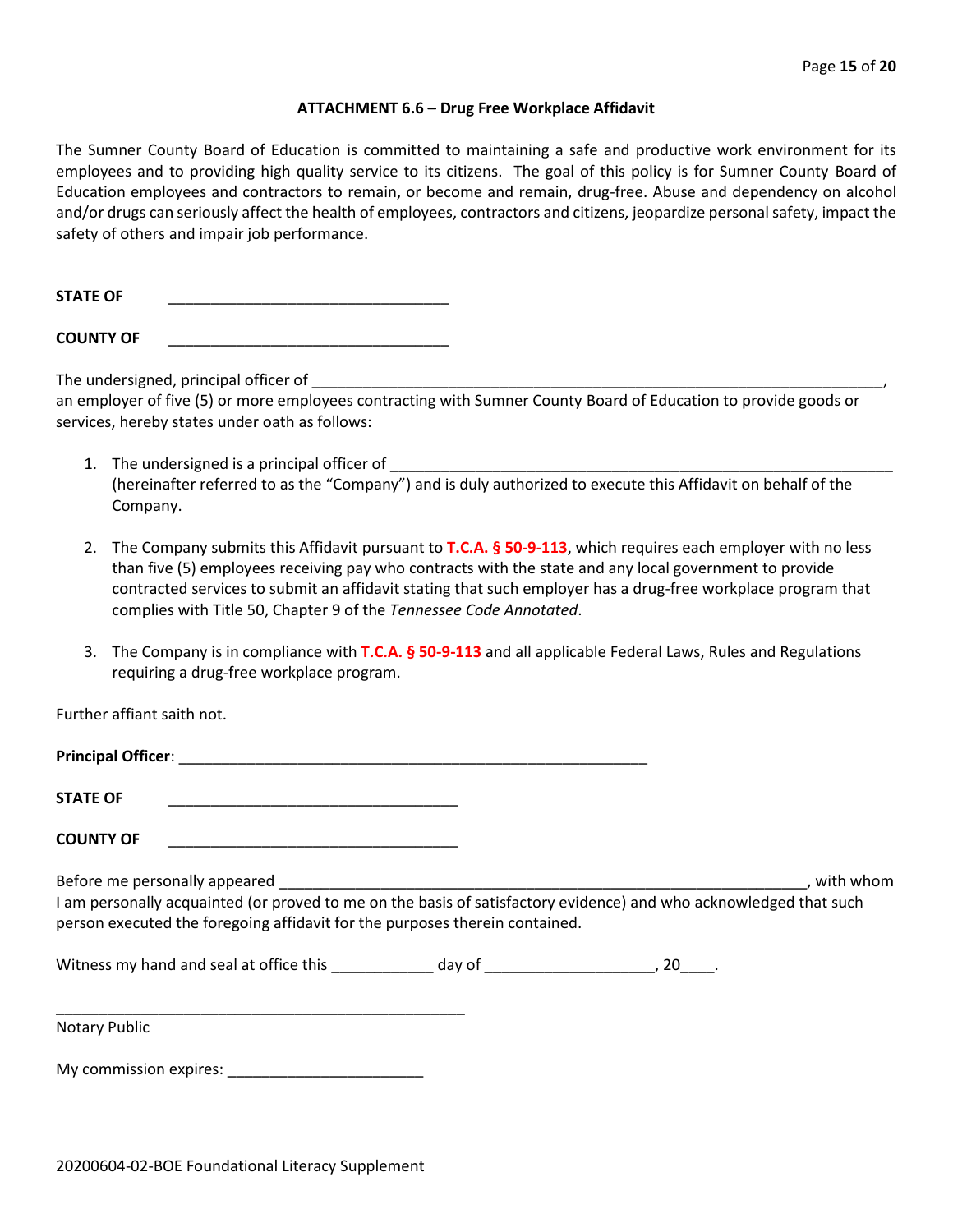#### **ATTACHMENT 6.7 – W9**

| (Rev. December 2014)<br>Department of the Treasury<br>Internal Revenue Service                                                                                                                                                                                                                                                                                                                                                                                                              |                                                                                                                                                                                                                                                                                                                                                                                                                                                                                                                                        | <b>Request for Taxpayer</b><br><b>Identification Number and Certification</b><br>1 Name (as shown on your income tax return). Name is required on this line; do not leave this line blank.                                                                                                                                                                                                                                                                                                                                                                                                                                    |                                                                                                                                                                                                                                                        |  |                                       |   |  |                                                                                                                                                                         |                                                                                              | Give Form to the<br>requester. Do not<br>send to the IRS. |  |  |  |  |
|---------------------------------------------------------------------------------------------------------------------------------------------------------------------------------------------------------------------------------------------------------------------------------------------------------------------------------------------------------------------------------------------------------------------------------------------------------------------------------------------|----------------------------------------------------------------------------------------------------------------------------------------------------------------------------------------------------------------------------------------------------------------------------------------------------------------------------------------------------------------------------------------------------------------------------------------------------------------------------------------------------------------------------------------|-------------------------------------------------------------------------------------------------------------------------------------------------------------------------------------------------------------------------------------------------------------------------------------------------------------------------------------------------------------------------------------------------------------------------------------------------------------------------------------------------------------------------------------------------------------------------------------------------------------------------------|--------------------------------------------------------------------------------------------------------------------------------------------------------------------------------------------------------------------------------------------------------|--|---------------------------------------|---|--|-------------------------------------------------------------------------------------------------------------------------------------------------------------------------|----------------------------------------------------------------------------------------------|-----------------------------------------------------------|--|--|--|--|
| N<br>page                                                                                                                                                                                                                                                                                                                                                                                                                                                                                   | 2 Business name/disregarded entity name, if different from above                                                                                                                                                                                                                                                                                                                                                                                                                                                                       |                                                                                                                                                                                                                                                                                                                                                                                                                                                                                                                                                                                                                               |                                                                                                                                                                                                                                                        |  |                                       |   |  |                                                                                                                                                                         |                                                                                              |                                                           |  |  |  |  |
| Specific Instructions on<br>Print or type                                                                                                                                                                                                                                                                                                                                                                                                                                                   | 3 Check appropriate box for federal tax classification; check only one of the following seven boxes:<br>S Corporation Partnership<br>C Corporation<br>Trust/estate<br>Individual/sole proprietor or<br>single-member LLC<br>Limited liability company. Enter the tax classification (C=C corporation, S=S corporation, P=partnership) ▶<br>Note. For a single-member LLC that is disregarded, do not check LLC; check the appropriate box in the line above for<br>the tax classification of the single-member owner.<br>code (if any) |                                                                                                                                                                                                                                                                                                                                                                                                                                                                                                                                                                                                                               |                                                                                                                                                                                                                                                        |  |                                       |   |  | 4 Exemptions (codes apply only to<br>certain entities, not individuals; see<br>instructions on page 3):<br>Exempt payee code (if any)<br>Exemption from FATCA reporting |                                                                                              |                                                           |  |  |  |  |
|                                                                                                                                                                                                                                                                                                                                                                                                                                                                                             |                                                                                                                                                                                                                                                                                                                                                                                                                                                                                                                                        | Other (see instructions) ▶<br>5 Address (number, street, and apt. or suite no.)                                                                                                                                                                                                                                                                                                                                                                                                                                                                                                                                               |                                                                                                                                                                                                                                                        |  |                                       |   |  |                                                                                                                                                                         | (Applies to accounts maintained outside the U.S.)<br>Requester's name and address (optional) |                                                           |  |  |  |  |
| See                                                                                                                                                                                                                                                                                                                                                                                                                                                                                         | 6 City, state, and ZIP code                                                                                                                                                                                                                                                                                                                                                                                                                                                                                                            |                                                                                                                                                                                                                                                                                                                                                                                                                                                                                                                                                                                                                               |                                                                                                                                                                                                                                                        |  |                                       |   |  |                                                                                                                                                                         |                                                                                              |                                                           |  |  |  |  |
|                                                                                                                                                                                                                                                                                                                                                                                                                                                                                             | 7 List account number(s) here (optional)                                                                                                                                                                                                                                                                                                                                                                                                                                                                                               |                                                                                                                                                                                                                                                                                                                                                                                                                                                                                                                                                                                                                               |                                                                                                                                                                                                                                                        |  |                                       |   |  |                                                                                                                                                                         |                                                                                              |                                                           |  |  |  |  |
| Part I                                                                                                                                                                                                                                                                                                                                                                                                                                                                                      |                                                                                                                                                                                                                                                                                                                                                                                                                                                                                                                                        | <b>Taxpayer Identification Number (TIN)</b>                                                                                                                                                                                                                                                                                                                                                                                                                                                                                                                                                                                   |                                                                                                                                                                                                                                                        |  |                                       |   |  |                                                                                                                                                                         |                                                                                              |                                                           |  |  |  |  |
|                                                                                                                                                                                                                                                                                                                                                                                                                                                                                             | TIN on page 3.<br>quidelines on whose number to enter.                                                                                                                                                                                                                                                                                                                                                                                                                                                                                 | Enter your TIN in the appropriate box. The TIN provided must match the name given on line 1 to avoid<br>backup withholding. For individuals, this is generally your social security number (SSN). However, for a<br>resident alien, sole proprietor, or disregarded entity, see the Part I instructions on page 3. For other<br>entities, it is your employer identification number (EIN). If you do not have a number, see How to get a<br>Note. If the account is in more than one name, see the instructions for line 1 and the chart on page 4 for                                                                        | <b>Social security number</b>                                                                                                                                                                                                                          |  | <b>Employer identification number</b> |   |  |                                                                                                                                                                         |                                                                                              |                                                           |  |  |  |  |
| <b>Part II</b>                                                                                                                                                                                                                                                                                                                                                                                                                                                                              | Certification                                                                                                                                                                                                                                                                                                                                                                                                                                                                                                                          |                                                                                                                                                                                                                                                                                                                                                                                                                                                                                                                                                                                                                               |                                                                                                                                                                                                                                                        |  |                                       | - |  |                                                                                                                                                                         |                                                                                              |                                                           |  |  |  |  |
|                                                                                                                                                                                                                                                                                                                                                                                                                                                                                             | Under penalties of perjury, I certify that:                                                                                                                                                                                                                                                                                                                                                                                                                                                                                            |                                                                                                                                                                                                                                                                                                                                                                                                                                                                                                                                                                                                                               |                                                                                                                                                                                                                                                        |  |                                       |   |  |                                                                                                                                                                         |                                                                                              |                                                           |  |  |  |  |
|                                                                                                                                                                                                                                                                                                                                                                                                                                                                                             |                                                                                                                                                                                                                                                                                                                                                                                                                                                                                                                                        | 1. The number shown on this form is my correct taxpayer identification number (or I am waiting for a number to be issued to me); and                                                                                                                                                                                                                                                                                                                                                                                                                                                                                          |                                                                                                                                                                                                                                                        |  |                                       |   |  |                                                                                                                                                                         |                                                                                              |                                                           |  |  |  |  |
| 2. I am not subject to backup withholding because: (a) I am exempt from backup withholding, or (b) I have not been notified by the Internal Revenue<br>Service (IRS) that I am subject to backup withholding as a result of a failure to report all interest or dividends, or (c) the IRS has notified me that I am<br>no longer subject to backup withholding; and                                                                                                                         |                                                                                                                                                                                                                                                                                                                                                                                                                                                                                                                                        |                                                                                                                                                                                                                                                                                                                                                                                                                                                                                                                                                                                                                               |                                                                                                                                                                                                                                                        |  |                                       |   |  |                                                                                                                                                                         |                                                                                              |                                                           |  |  |  |  |
|                                                                                                                                                                                                                                                                                                                                                                                                                                                                                             |                                                                                                                                                                                                                                                                                                                                                                                                                                                                                                                                        | 3. I am a U.S. citizen or other U.S. person (defined below); and                                                                                                                                                                                                                                                                                                                                                                                                                                                                                                                                                              |                                                                                                                                                                                                                                                        |  |                                       |   |  |                                                                                                                                                                         |                                                                                              |                                                           |  |  |  |  |
|                                                                                                                                                                                                                                                                                                                                                                                                                                                                                             |                                                                                                                                                                                                                                                                                                                                                                                                                                                                                                                                        | 4. The FATCA code(s) entered on this form (if any) indicating that I am exempt from FATCA reporting is correct.                                                                                                                                                                                                                                                                                                                                                                                                                                                                                                               |                                                                                                                                                                                                                                                        |  |                                       |   |  |                                                                                                                                                                         |                                                                                              |                                                           |  |  |  |  |
|                                                                                                                                                                                                                                                                                                                                                                                                                                                                                             | instructions on page 3.                                                                                                                                                                                                                                                                                                                                                                                                                                                                                                                | Certification instructions. You must cross out item 2 above if you have been notified by the IRS that you are currently subject to backup withholding<br>because you have failed to report all interest and dividends on your tax return. For real estate transactions, item 2 does not apply. For mortgage<br>interest paid, acquisition or abandonment of secured property, cancellation of debt, contributions to an individual retirement arrangement (IRA), and<br>generally, payments other than interest and dividends, you are not required to sign the certification, but you must provide your correct TIN. See the |                                                                                                                                                                                                                                                        |  |                                       |   |  |                                                                                                                                                                         |                                                                                              |                                                           |  |  |  |  |
|                                                                                                                                                                                                                                                                                                                                                                                                                                                                                             | Sign<br>Signature of<br>Here<br>Date $\blacktriangleright$<br>U.S. person $\blacktriangleright$                                                                                                                                                                                                                                                                                                                                                                                                                                        |                                                                                                                                                                                                                                                                                                                                                                                                                                                                                                                                                                                                                               |                                                                                                                                                                                                                                                        |  |                                       |   |  |                                                                                                                                                                         |                                                                                              |                                                           |  |  |  |  |
|                                                                                                                                                                                                                                                                                                                                                                                                                                                                                             | <b>General Instructions</b>                                                                                                                                                                                                                                                                                                                                                                                                                                                                                                            | · Form 1098 (home mortgage interest), 1098-E (student loan interest), 1098-T<br>(tuition)                                                                                                                                                                                                                                                                                                                                                                                                                                                                                                                                     |                                                                                                                                                                                                                                                        |  |                                       |   |  |                                                                                                                                                                         |                                                                                              |                                                           |  |  |  |  |
| Section references are to the Internal Revenue Code unless otherwise noted.                                                                                                                                                                                                                                                                                                                                                                                                                 |                                                                                                                                                                                                                                                                                                                                                                                                                                                                                                                                        |                                                                                                                                                                                                                                                                                                                                                                                                                                                                                                                                                                                                                               | · Form 1099-C (canceled debt)                                                                                                                                                                                                                          |  |                                       |   |  |                                                                                                                                                                         |                                                                                              |                                                           |  |  |  |  |
| Future developments. Information about developments affecting Form W-9 (such<br>as legislation enacted after we release it) is at www.irs.gov/fw9.                                                                                                                                                                                                                                                                                                                                          |                                                                                                                                                                                                                                                                                                                                                                                                                                                                                                                                        |                                                                                                                                                                                                                                                                                                                                                                                                                                                                                                                                                                                                                               | · Form 1099-A (acquisition or abandonment of secured property)                                                                                                                                                                                         |  |                                       |   |  |                                                                                                                                                                         |                                                                                              |                                                           |  |  |  |  |
| <b>Purpose of Form</b>                                                                                                                                                                                                                                                                                                                                                                                                                                                                      |                                                                                                                                                                                                                                                                                                                                                                                                                                                                                                                                        |                                                                                                                                                                                                                                                                                                                                                                                                                                                                                                                                                                                                                               | Use Form W-9 only if you are a U.S. person (including a resident alien), to<br>provide your correct TIN.                                                                                                                                               |  |                                       |   |  |                                                                                                                                                                         |                                                                                              |                                                           |  |  |  |  |
| If you do not return Form W-9 to the requester with a TIN, you might be subject<br>An individual or entity (Form W-9 requester) who is required to file an information<br>to backup withholding. See What is backup withholding? on page 2.<br>return with the IRS must obtain your correct taxpayer identification number (TIN)                                                                                                                                                            |                                                                                                                                                                                                                                                                                                                                                                                                                                                                                                                                        |                                                                                                                                                                                                                                                                                                                                                                                                                                                                                                                                                                                                                               |                                                                                                                                                                                                                                                        |  |                                       |   |  |                                                                                                                                                                         |                                                                                              |                                                           |  |  |  |  |
| which may be your social security number (SSN), individual taxpayer identification<br>By signing the filled-out form, you:<br>number (ITIN), adoption taxpayer identification number (ATIN), or employer<br>1. Certify that the TIN you are giving is correct (or you are waiting for a number<br>identification number (EIN), to report on an information return the amount paid to<br>to be issued).<br>you, or other amount reportable on an information return. Examples of information |                                                                                                                                                                                                                                                                                                                                                                                                                                                                                                                                        |                                                                                                                                                                                                                                                                                                                                                                                                                                                                                                                                                                                                                               |                                                                                                                                                                                                                                                        |  |                                       |   |  |                                                                                                                                                                         |                                                                                              |                                                           |  |  |  |  |
| returns include, but are not limited to, the following:                                                                                                                                                                                                                                                                                                                                                                                                                                     |                                                                                                                                                                                                                                                                                                                                                                                                                                                                                                                                        |                                                                                                                                                                                                                                                                                                                                                                                                                                                                                                                                                                                                                               | 2. Certify that you are not subject to backup withholding, or                                                                                                                                                                                          |  |                                       |   |  |                                                                                                                                                                         |                                                                                              |                                                           |  |  |  |  |
|                                                                                                                                                                                                                                                                                                                                                                                                                                                                                             | · Form 1099-INT (interest earned or paid)                                                                                                                                                                                                                                                                                                                                                                                                                                                                                              | 3. Claim exemption from backup withholding if you are a U.S. exempt payee. If<br>applicable, you are also certifying that as a U.S. person, your allocable share of                                                                                                                                                                                                                                                                                                                                                                                                                                                           |                                                                                                                                                                                                                                                        |  |                                       |   |  |                                                                                                                                                                         |                                                                                              |                                                           |  |  |  |  |
| . Form 1099-DIV (dividends, including those from stocks or mutual funds)<br>. Form 1099-MISC (various types of income, prizes, awards, or gross proceeds)                                                                                                                                                                                                                                                                                                                                   |                                                                                                                                                                                                                                                                                                                                                                                                                                                                                                                                        |                                                                                                                                                                                                                                                                                                                                                                                                                                                                                                                                                                                                                               | any partnership income from a U.S. trade or business is not subject to the                                                                                                                                                                             |  |                                       |   |  |                                                                                                                                                                         |                                                                                              |                                                           |  |  |  |  |
| . Form 1099-B (stock or mutual fund sales and certain other transactions by<br>brokers)                                                                                                                                                                                                                                                                                                                                                                                                     |                                                                                                                                                                                                                                                                                                                                                                                                                                                                                                                                        |                                                                                                                                                                                                                                                                                                                                                                                                                                                                                                                                                                                                                               | withholding tax on foreign partners' share of effectively connected income, and<br>4. Certify that FATCA code(s) entered on this form (if any) indicating that you are<br>exempt from the FATCA reporting, is correct. See What is FATCA reporting? on |  |                                       |   |  |                                                                                                                                                                         |                                                                                              |                                                           |  |  |  |  |
| page 2 for further information.<br>· Form 1099-S (proceeds from real estate transactions)<br>. Form 1099-K (merchant card and third party network transactions)                                                                                                                                                                                                                                                                                                                             |                                                                                                                                                                                                                                                                                                                                                                                                                                                                                                                                        |                                                                                                                                                                                                                                                                                                                                                                                                                                                                                                                                                                                                                               |                                                                                                                                                                                                                                                        |  |                                       |   |  |                                                                                                                                                                         |                                                                                              |                                                           |  |  |  |  |

Cat. No. 10231X

Form **W-9** (Rev. 12-2014)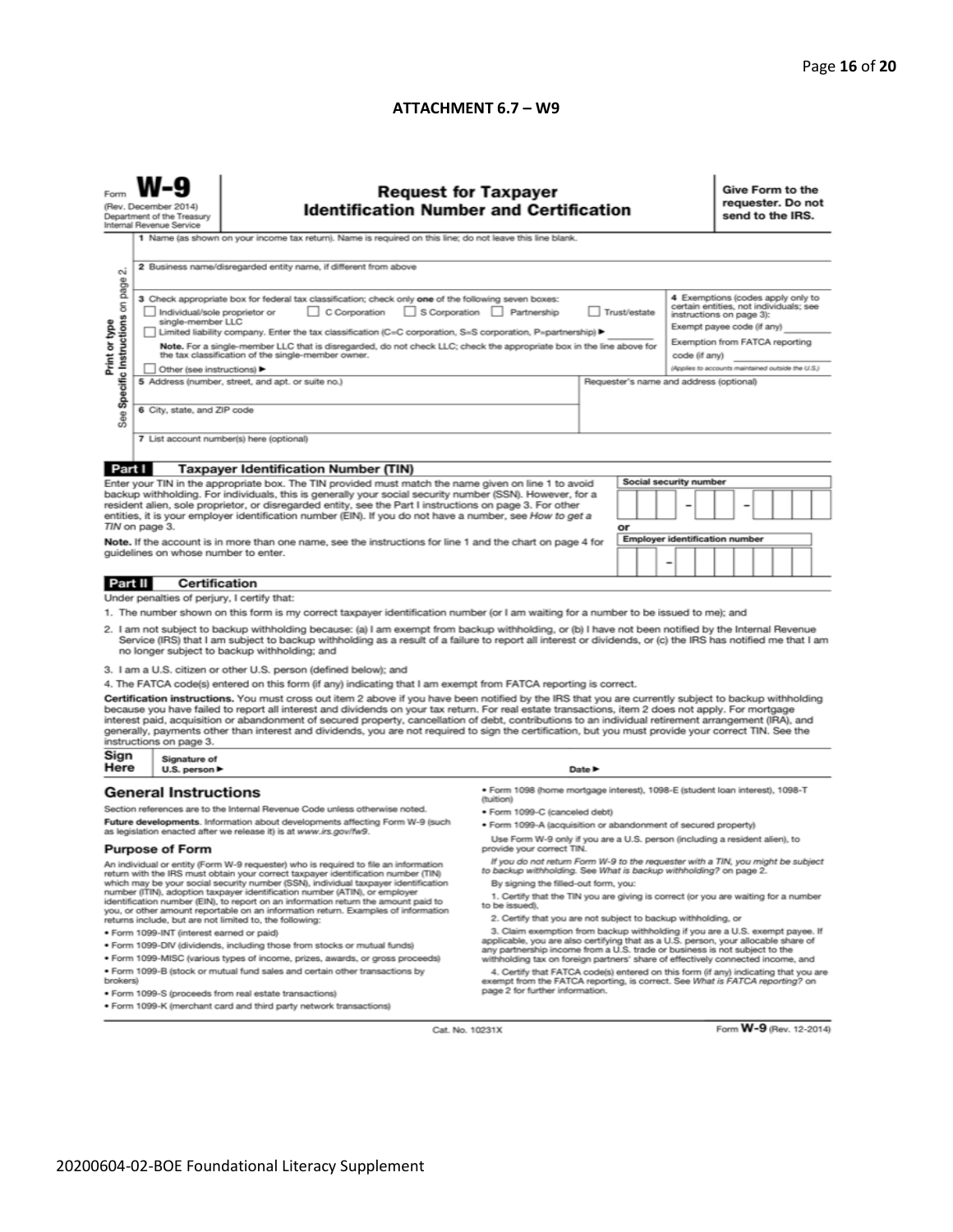#### **ATTACHMENT 6.8 – Standard Terms & Conditions SUMNER COUNTY BOARD OF EDUCATION (SCS)**

#### **1. PREPARATION AND SUBMISSION OF BID.**

- **a.** Failure to examine any drawings**,** specifications, or instructions will be at the proposer's risk. Any deviation from the stated terms, conditions and specifications must be coordinated with and approved in writing by the SCS Purchasing Supervisor.
- **b.** RFP/ITB SUBMITTAL / SIGNATURE: Proposal shall give the full name and business address of the bidder. If the proposer is a corporation, the name shall be stated as it is in the corporate charter. Proposals must be signed in ink by the proposer's authorized agent. Unsigned proposals will be rejected. Proposals are to be sealed and the outside of the envelope is to reference the RFP/ITB number. The person signing the proposal must show their title, and if requested by the institution, must furnish satisfactory proof of his or her authority to bind his or her company in contract. Proposer understands that by submitting a proposal with an authorized signature, it shall constitute an offer to SCS. Proposals must be typewritten or in ink; otherwise they may not be considered. Purchase orders will be issued to the firm name appearing on the W9. Electronic submissions via email, fax, etc. shall not be accepted.
- **c.** SCS is not responsible for any costs incurred by any vendor pursuant to the RFP/ITB. The vendor shall be responsible for all costs incurred in connection with the preparation and submission of its proposal.
- **d.** All proposers must be in compliance with T.C.A. § 62-6-119 at the time of proposal submission and provide evidence of compliance with the applicable provisions of the chapter before such proposal may be considered.
- **e.** Proposals are to be received in the location designated in the RFP/ITB no later than the specified date and time. Late submissions will NOT be opened or considered.
- **f.** No erasures permitted. Errors may be crossed out and corrections printed in ink or typewritten adjacent to error and must be initialed in ink by person signing the proposal.
- **g.** Specifications: Reference to available specifications shall be sufficient to make the terms of the specifications binding on the proposer. The use of the name of a manufacturer, or any special brand or make in describing an item does not restrict the proposer to that manufacturer or specific article, unless specifically stated. Comparable products of other manufacturers will be considered if proof of compatibility is contained in the proposal. Proposers are required to notify SCSs Purchasing Supervisor whenever specifications/procedures are not perceived to be fair and open. The articles on which the proposal is submitted must be equal or superior to that specified. Informative and Descriptive Literature: The proposer must show brand or trade names of the articles proposed, when applicable. It shall be the responsibility of the proposer, including proposer's whose product is referenced, to furnish with the proposer such specifications, catalog pages, brochures or other data as will provide an adequate basis for determining the quality and functional capabilities of the product offered. Failure to provide this data may be considered valid justification for rejection of proposer.
- **h.** Samples: Samples of items when called for, must be furnished free of expense, and if not destroyed will, upon proposer's request within ten (10) days of RFP/ITB opening, be returned at the proposer's expense. Each sample must be labeled with the proposer's name, manufacturer's brand name and number, RFP/ITB number and item reference.
- **i.** Time of Performance: The number of calendar days in which delivery is to be made after receipt of order shall be stated in the RFP/ITB and may be a factor in making an award, price notwithstanding. If no delivery time is stated in the bid, bidder agrees that delivery is to be made within two weeks (10 business days) of order.
- **j.** Transportation and delivery charges should be included in the price and be fully prepaid by the vendor to the destination specified in the RFP/ITB. Proposal prices shall include delivery of all items F.O.B. destination.
- **k.** New materials and supplies must be delivered unless otherwise specifically stated in the RFP/ITB.
- **l.** Alternate/multiple bids will not be considered unless specifically called for in the RFP/ITB.
- **m.** Only proposals submitted on RFP/ITB forms furnished by SCS will be considered.
- n. By signing this RFP/ITB where indicated, the proposer agrees to strictly abide by all applicable local, state and federal statutes and regulations. The proposer further certifies that this proposer is made without collusion or fraud.
- **o.** Error in Proposal. In case of error in the extension of prices in the proposal, the unit price will govern. Late submissions will NOT be opened or considered. Proposers are cautioned to verify their proposals before submission, as amendments received after the RFP/ITB deadline will not be considered. No proposals shall be altered, amended or withdrawn after opening. After proposal opening, a proposer may withdraw a proposal only when there is obvious clerical error such as a misplaced decimal point, or when enforcement of the proposal would impose unconscionable hardship due to an error in the proposal resulting in a quotation substantially below the other proposals received. Proposal withdrawals will be considered only upon written request of the proposer.
- **2. OPEN RECORDS.** In order to comply with the provisions of the Tennessee Open Records Act, all proposals will be publicly opened and are subject to public inspection after the award upon written request. Proposers may be present at RFP/ITB opening. Summary information will be posted the SCS website, www.sumnerschools.org under the Invitation to Bid link.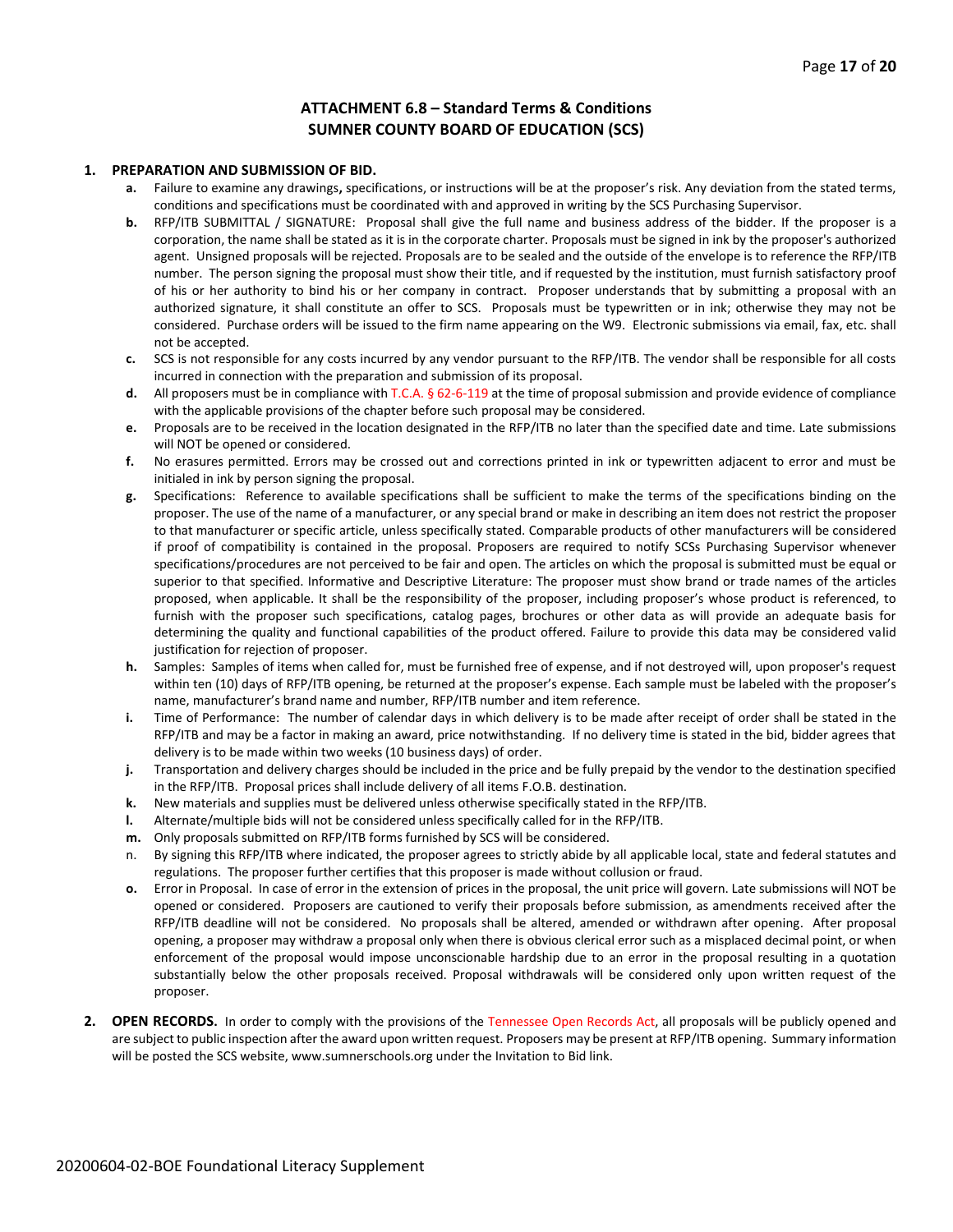- **3. ACCEPTANCE AND AWARD.** SCS reserves the right to reject any and all proposals and to waive any informality in proposals and, unless otherwise specified by the proposer to accept any item in the proposal. Action to reject all proposals shall be taken for unreasonably high prices, errors in the proposal documents, cessation of need, unavailability of funds, or any other reason approved by SCS.
	- a. Contracts and purchases will be made with the lowest, responsive, responsible, qualified proposer. The quality of the articles to be supplied, their conformity with the specifications, their suitability to the requirements of the Institution, cash discount offered, and the delivery terms will be taken into consideration.
	- b. Any deviation from these stated terms, specifications and conditions must be coordinated with and approved in writing by the Purchasing Supervisor.
	- c. Prices quoted on the response (if any) are to be considered firm and binding until the said equipment, supplies or services are in the possession of SCS.
	- d. SCS reserves the right to order more or less than the quantity listed in the proposal.
	- e. If a proposer fails to state a time within which a proposal must be accepted, it is understood and agreed that SCS shall have ninety (90) days to accept.
	- f. No purchase or contract is authorized or valid until the issuance of a SCS purchase order in accordance with SCS policy. No SCS employee is authorized to purchase equipment, supplies or services prior to the issuance of such a purchase order.
	- g. The contract may not be assigned without written SCS consent.
	- h. If the appropriate space is marked on the RFP/ITB, other Institutions (such as State, Local and/or Public Agencies) may purchase off the contract during the same period as SCS.
	- i. The awarded proposer will be required to post a performance and payment bond in the amount of 25% of the contract price if it exceeds \$100,000 as stated by T.C.A. §12-4-201.
	- j. If the project cost is in excess of \$25,000 a performance bond must be secured by the requesting part in an amount equal to the market improvement value.
	- k. By submission of this bid and signature thereof, the Bidder acknowledges compliance with the provisions of Public Chapter No. 587 / Senate Bill No. 2048 (Employee Background Check). The Bidder further agrees to submit a formal certification thereof prior to commencing work.
- **4. PAYMENT**. Payment terms must be specified in the proposal, including any discounts for early payment. Partial payments will not be approved unless justification for such payment can be shown. Terms will be NET 30 days. Payment will not be made until the conditions and specifications of the RFP/ITB are inspected and approved as conforming by persons appointed by SCS.
- **5. DEFAULT OF SELECTED VENDOR.** In case of vendor default, SCS may procure the articles or services from other sources and hold the defaulting vendor responsible for any resulting cost. If the awarded vendor violates any terms of their response, the contract, SCS policy or any law, they may be disqualified from proposing for a period of two years for minor violations or longer for major violations. Proposals from disqualified proposers will not be accepted during the period of disqualification.
- **6. INSPECTION OF PURCHASES.** Articles received which are not equivalent will not be accepted and will be picked up by the vendor or returned to vendor, shipping charges collect. SCS shall have a reasonable period in which to inspect and accept or reject materials without liability. If necessity requires SCS to use nonconforming materials, an appropriate reduction in payment may be made.
- **7. TAXES.** SCS is tax exempt; do not include taxes in quotation. Vendors making improvements or additions to or performing repair work on real property for SCS are liable for any applicable sales or use tax on tangible personal property used in connection with the contract or furnished to vendors by the state for use under the contract.
- **8. NONDISCRIMINATION.** SCS is an equal opportunity employer. SCS and bidder agree to comply with Titles VI and VII of the Civil Rights Act of 1964, Title IX of the Education Amendments of 1972, Section 504 of the Rehabilitation Act of 1973, Executive Order 11,246, the Americans with Disabilities Act of 1990, if applicable, and the related regulations to each. Each party assures that it will not discriminate against any individual including, but not limited to employees or applicants for employment and/or students, because of race, religion, creed, color, sex, age, disability, veteran status or national origin. In the event that any claims should arise with regards to violations of any such local, state or federal law, statues, rule or regulations, the vendor will indemnify and hold SCS harmless for any damages, including court costs or attorney fees, which might be incurred.
- **9. PROHIBITIONS/NO VENDOR CONTRACT FORM.** Acceptance of gifts from vendors is prohibited. T.C.A. §12-4-106. The contract documents for purchase under this RFP/ITB shall consist of the successful proposer's bid and SCSs purchase order. The proposer may request exceptions to terms and conditions and/or request SCS to accept other terms and conditions by means of subsequent documents such as invoices, warranty agreements, license agreements, etc. All subsequent documents shall be open to revision for impermissible language. SCS reserves the right to render the proposal unresponsive and subject the proposal to rejection if successful terms cannot be negotiated.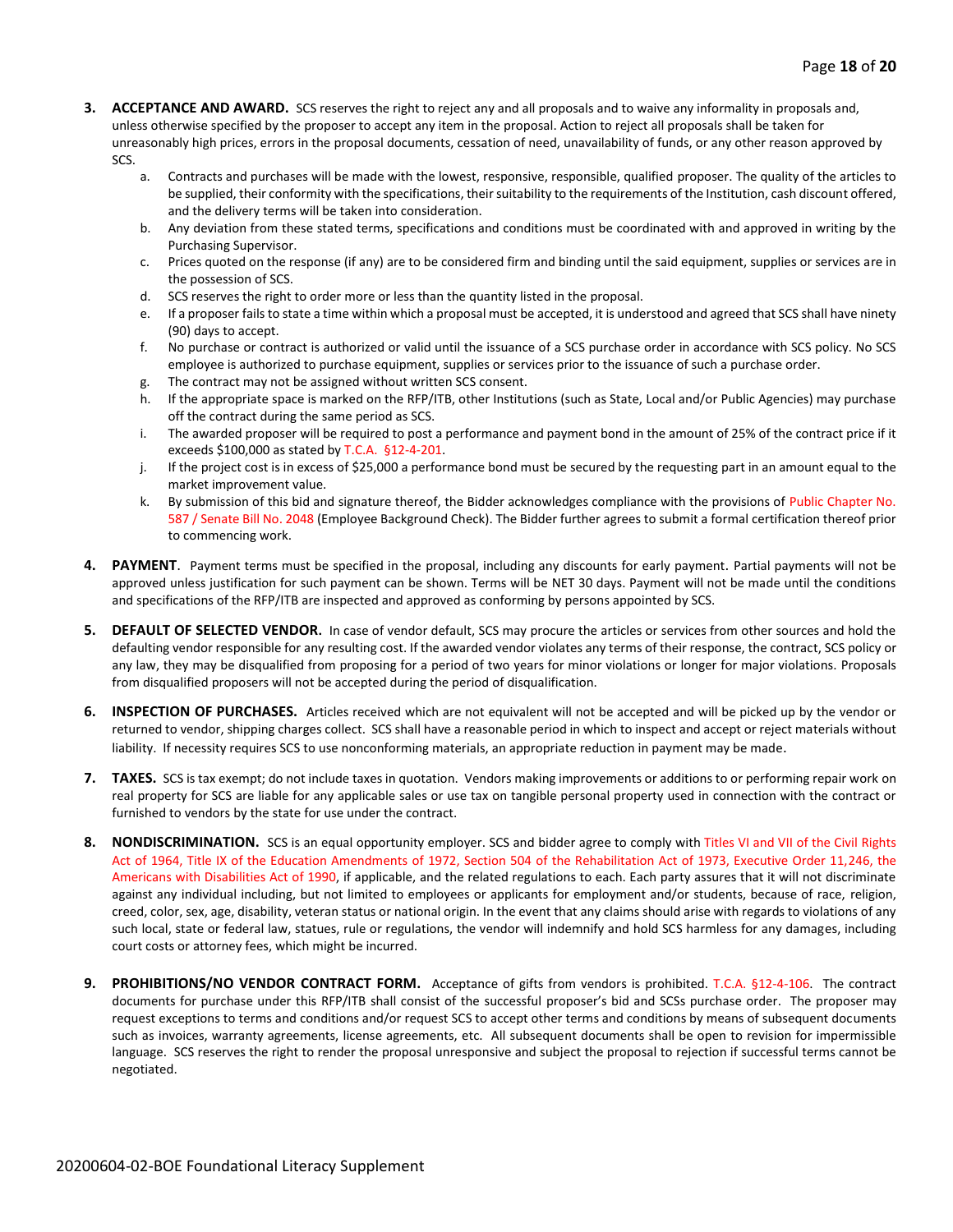- **10. PROHIBITION ON HIRING ILLEGAL IMMIGRANTS.** Tennessee Public Chapter No. 878 of 2006, T.C.A. §12-3-309, requires that Contractor attest in writing that Contractor will not knowingly utilize the services of illegal immigrants in the performance of this Contract and will not knowingly utilize the services of any subcontractor, if permitted under this Contract, who will utilize the services of illegal immigrants in the performance of this Contract. The attestation shall be made on the form, Attestation re Personnel Used in Contract Performance ("the Attestation"), which is attached and hereby incorporated by this reference.
- **11. SALES AND USE TAX.** Before the Purchase Order/Contract resulting from this RFP/ITB is signed, the apparent successful proposer must be registered with the Department of Revenue for the collection of Tennessee sales and use tax as required by T.C.A. §12-3-306.
- **12. ASSIGNMENT.** Neither the vendor nor SCS may assign this agreement without prior written consent of the other party.
- **13. LIABILITIES.** The vendor shall indemnify SCS against liability for any suits, actions or claims of any character arising from or relating to the performance under this agreement by the vendor or its subcontractors. SCS has no obligation for the payment of any judgement or the settlement of any claim made against the vendor or its subcontractors as a result of obligations under this contract.
- **14. APPLICABLE LAW.** Any contract shall be interpreted under the laws and statutes of the State of Tennessee. SCS does not enter into contracts which provide for mediation or arbitration. Any action arising from any contract made from this RFP/ITB shall be brought in the state courts in Sumner County, TN or in the United States Federal District Court for the Middle District of Tennessee.

Additionally, it is a violation of state statutes to purchase materials, supplies, services or any other item from a vendor that is a commissioner, official, employee or board member that has any financial or beneficial interest in such transaction, T.C.A. §12-4-101.

- **15. FUNDS**. The Proposer understands and accepts the non-appropriation of funds provision of SCS.
- **16. DATA PRIVACY AND SECURITY**. Personal Information (PI) includes but is not limited to that information protected by HIPAA, the HITECH Act, FERPA, or Gramm-Leach-Bliley) or such information which would allow a third party to gain access to the personal, medical or financial records of any of any party. Vendor represents and warrants that its collection, access, use, storage, disposal and disclosure of PI complies with all applicable federal and state privacy and data protection laws. Vendor represents and warrants that Vendor will maintain compliance with the SSAE 16 standard, and shall undertake any audits and risk assessments Vendor deems necessary to maintain compliance with SSAE16. If PI provided by SCS to Vendor is subject to FERPA. Vendor agrees that in its handling of FERPA data it will perform as a school official as that term is defined by FERPA regulations. Vendor acknowledges that its improper disclosure or redisclosure of PI covered by FERPA may, under certain circumstances, result in Vendor's exclusion from eligibility to contract with SCS for at least five (5) years. Vendor shall provide SCS with the name and contact information for an employee of Vendor who shall serve as SCS's primary security contact and shall be available to assist Customer twenty-four (24) hours per day, seven (7) days per week as a contact in resolving obligations associated with any security incident in which it is reasonably suspected that there has been a breach of information security. Vendor shall immediately mitigate or resolve any Security Incident, at Vendor's expense and in accordance with applicable privacy rights, laws, regulations and standards. Vendor shall reimburse SCS for actual costs incurred by SCS in responding to, and mitigating damages caused by, any Security Incident, including all costs of notice and/or remediation incurred under applicable law as a result of the Security Incident.
- **17. IRAN DIVESTMENT ACT.** By submission of this proposal, each proposer and each person signing on behalf of any proposer certified, and in the case of a joint proposal, each party thereto certifies as to its own organization, under penalty of perjury, that to the best of its knowledge and belief that each proposer is not on the list created pursuant to T.C.A. §12-12-106.
- **18. COMPLIANCE WITH CONDUCT STANDARDS**. Contractors shall be fully responsible for the conduct of its employees, subcontractors, representatives and agents. Loud or offensive music, language or behavior is unacceptable. Tobacco use of any type and vaping is prohibited on SCS property. Contact or interaction with staff or students is not allowed excepted between designated representatives of SCS and Contractor.